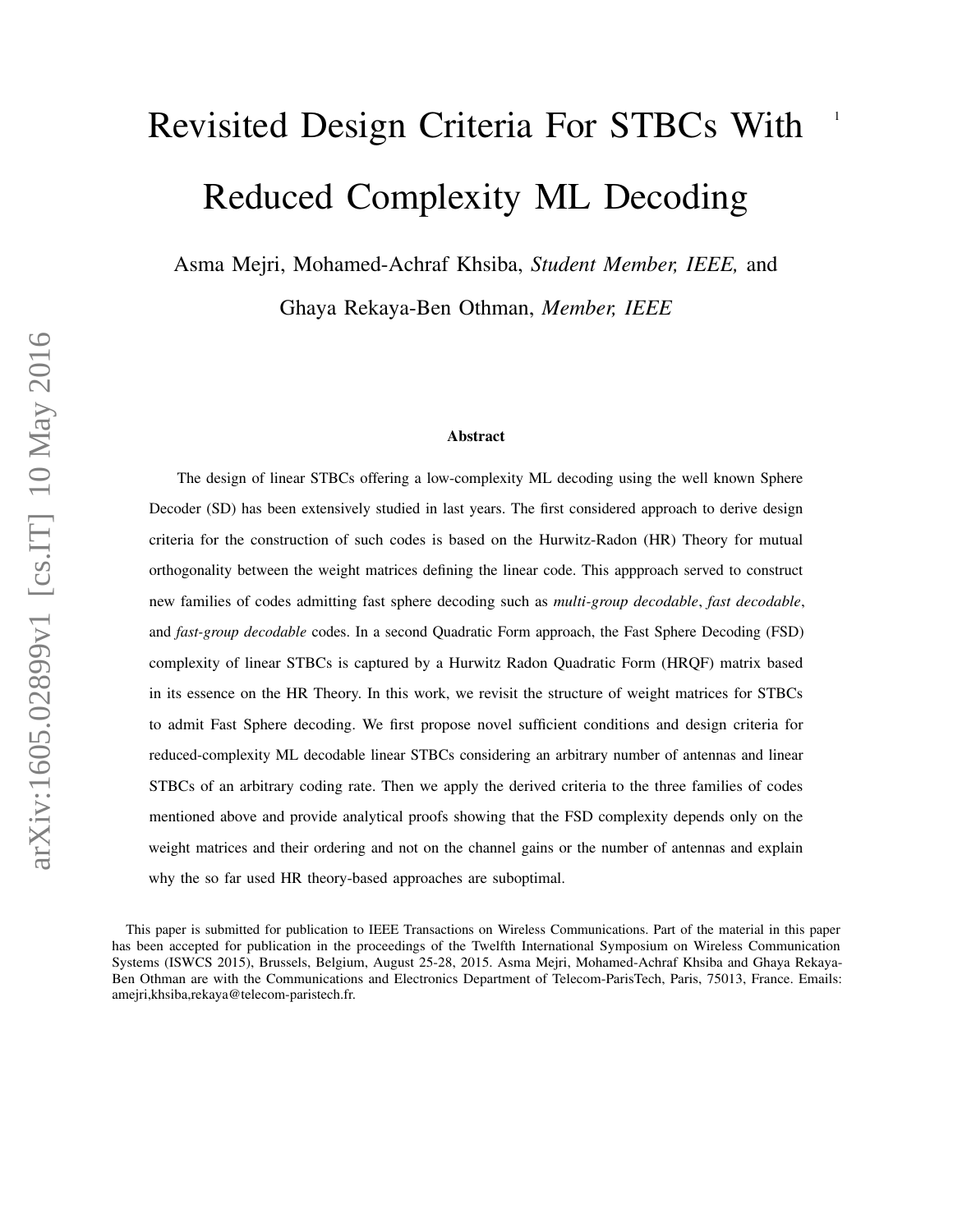## I. INTRODUCTION AND PRELIMINARIES

We consider in this work transmission over a coherent block-fading MIMO channel using  $n_t$ transmit and  $n_r$  receive antennas and coded modulations using length-T linear Space-Time Block Codes. The complex-valued channel output is written as:

$$
Y = HX + Z \tag{1}
$$

where  $X \in \mathbb{C}^{n_t \times T}$  is the codeword matrix sent over T channel uses and belonging to a codebook C.  $\mathbf{Z} \in \mathbb{C}^{n_r \times T}$  represents a complex-valued AWGN of i.i.d. entries of variance  $N_0$  per realvalued dimension. The channel fadings are represented by the matrix  $\mathbf{H} \in \mathbb{C}^{n_r \times n_t}$ . As coherent transmission is considered, the channel matrix H is assumed to be perfectly known (estimated) at the receiver. In addition, the fadings  $h_{ij}$  are assumed to be complex circularly symmetric Gaussian random variables of zero-mean and unit variance.

As linear STBCs are concerned within this work, the used STBC encodes  $\kappa$  complex information symbols represented by the complex-valued symbols vector  $\mathbf{s} = [s_1, ..., s_{\kappa}]^t$  and the codeword matrix admits a Linear Dispersion (LD) form according to:

$$
\mathbf{X} = \sum_{i=1}^{\kappa} \left( \Re(s_i) \mathbf{A}_{2i-1} + \Im(s_i) \mathbf{A}_{2i} \right)
$$
 (2)

where  $\Re(s_i)$  and  $\Im(s_i)$  correspond respectively to the real and imaginary parts of the  $\kappa$  complex information symbols and matrices  $A_l$ ,  $l = 1, ..., 2\kappa$  are fixed  $n_t \times T$  complex linearly independent matrices defining the code, known as LD or weight matrices. The rate of such codes is equal to κ  $\frac{\kappa}{T}$  complex symbols per channel realization. When full rate codes are used,  $\kappa = n_t T$ . Moreover, we consider in this work  $2<sup>q</sup> - QAM$  constellations with q bits per symbol and for which the real and imaginary parts of the information symbols belong to a PAM modulation taking values in the set  $[-(q-1),(q-1)]$ . (Similar results can be derived for hexagonal constellations).

In this work we are interested in the decoding of linear STBCs using Maximum Likelihood criterion. Accordingly, the receiver seeks an estimate  $\hat{\mathbf{X}}$  of the transmitted codeword X by solving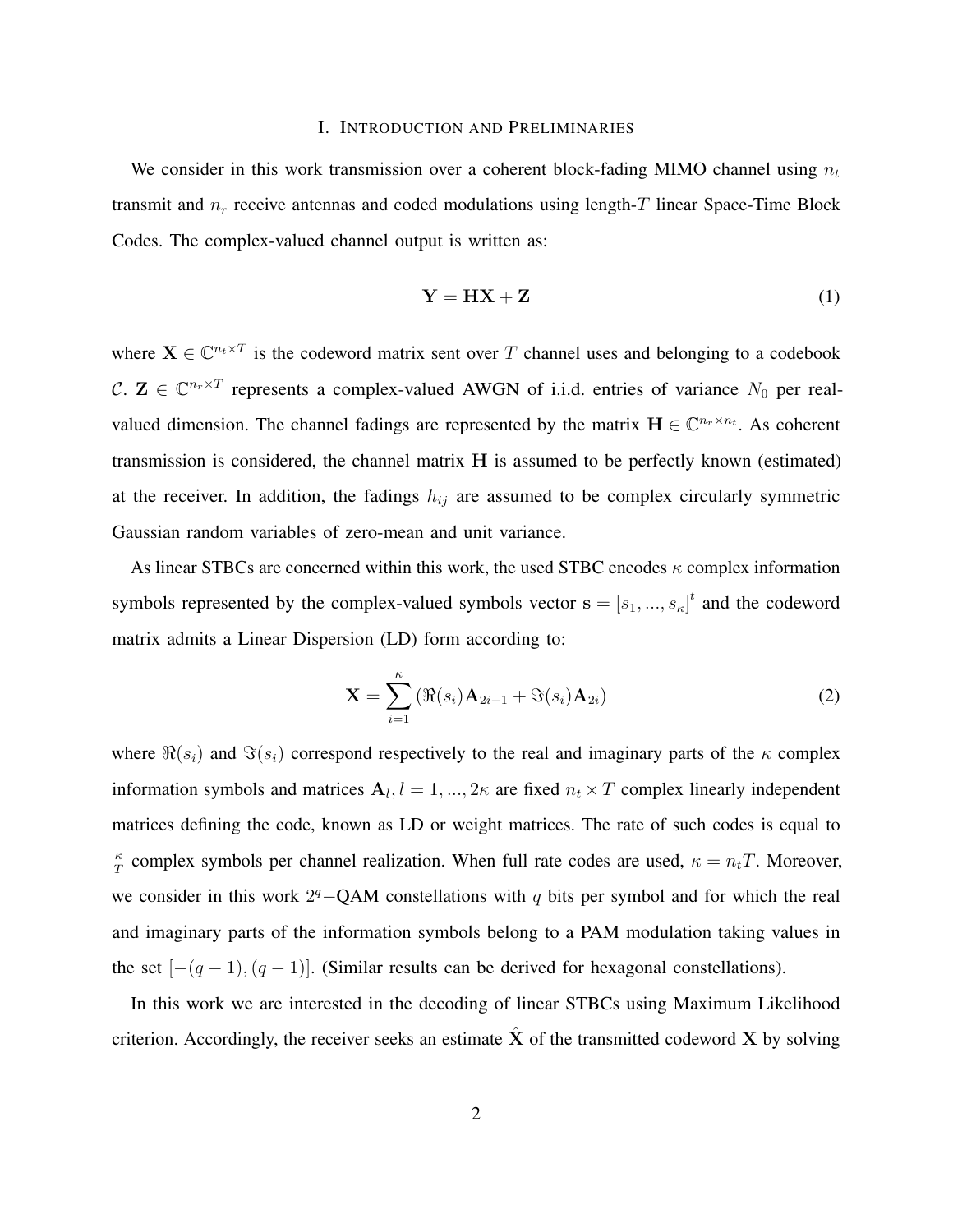the minimization problem given by:

$$
\hat{\mathbf{X}} = \underset{\mathbf{X} \in \mathcal{C}}{\operatorname{argmin}} \parallel \mathbf{Y} - \mathbf{H}\mathbf{X} \parallel^{2} \tag{3}
$$

ML decoding remains thus to find the codeword matrix that minimizes the squared norm  $m(\mathbf{X}) = ||\mathbf{Y} - \mathbf{H}\mathbf{X}||^2$ . The complexity of ML decoding is determined by the minimum number of values of  $m(X)$  that needs to be computed to find the ML solution. It is upper bounded by  $2^{qn_tT}$ , the complexity of the exhaustive search. One way to avoid the high complexity of the exhaustive search consists in applying sequential decoding such as the Sphere Decoder [1]. We are interested in this work in linear STBCs that admit low-complexity ML decoding.

Constructions of such codes date back to the *Complex Orthogonal* designs with the Alamouti code [2] and subsequent codes proposed in [3], [4]. This family of codes offers the least ML decoding complexity that is linear as function of the constellation size. Their main drawback is their low maximum rate. *Quasi-Orthogonal* codes with full diversity and larger rates than the orthogonal designs have been later on proposed [5]–[10]. Recently, 3 main families of codes admitting low-complexity ML decoding have been discovered: *multi-group decodable* [11]–[15], *fast decodable* [16]–[25], and *fast group decodable* codes [26]. A sub-class of fast decodable codes, termed *Block-orthogonal codes* has been proposed in [27]. Information symbols in codes that belong to these families can be grouped into different partitions and decoded separately resulting in low-decoding complexity.

The construction and study of the above mentioned families of low-complexity ML decoding codes has been performed based on the so-called *Hurwitz-Radon Theory* (HR) to derive sufficient design criteria and conditions on the mutual orthogonality between the weight matrices defining the linear code. This theory has been later on used, in recent works, to define a second Quadratic Form approach in [28]–[30]. The FSD complexity of linear STBCs is captured, under this approach, by a Hurwitz Radon Quadratic Form (HRQF) matrix. It is shown in [29], [30] that the Quadratic Form approach allows to determine the FSD complexity of the codes that belong to the families of multi-group decodable, fast decodable and fast-group decodable. Nevertheless, as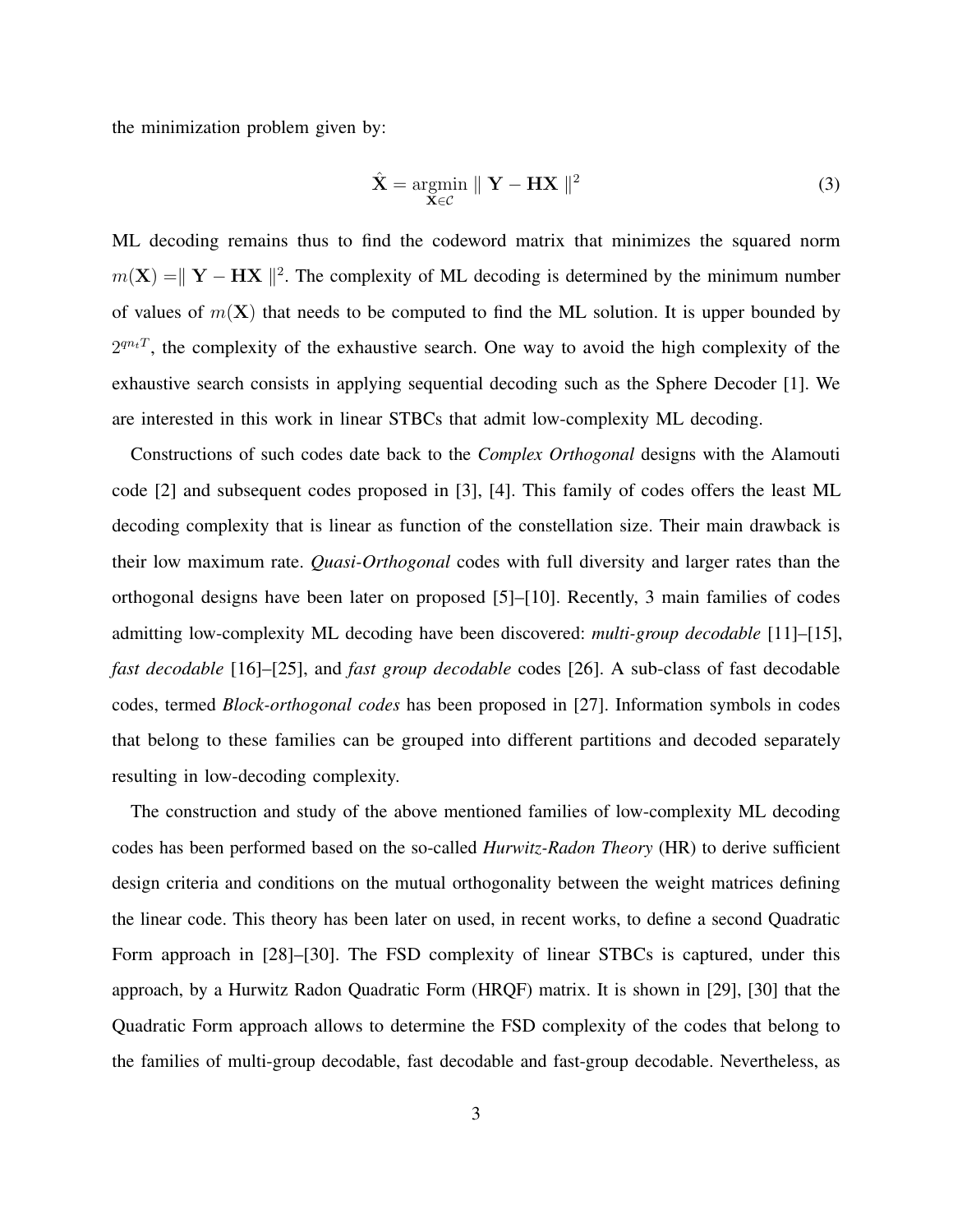highlighted in [30], it does not capture the sub-class of block-orthogonal codes. In this work, we revisit the design of the weight matrices for STBCs to admit low-complexity ML fast sphere decoding. The contributions of this work are as follows:

- We propose novel sufficient conditions and design criteria for reduced-complexity ML decodable linear STBCs considering an arbitrary number of antennas and linear STBCs of an arbitrary coding rate.
- We apply the derived criteria to the families of multi-group decodable, fast decodable and fast group decodable codes and provide analytical proofs showing that the FSD complexity depends only on the weight matrices and their ordering and not on the channel gains or the number of antennas.
- We provide analytical proofs showing that the HR Theory and HRQF-based approaches are suboptimal and explain why the latter does not allow to capture exactly the FSD complexity of all classes of STBCs and show that our derived design criteria are sufficient to construct Block Orthogonal codes.

The remaining of this work is organized as follows: in Section II and III we introduce the system model and review the formal definitions of the main classes of low-complexity ML decoding codes essentially multi-group decodable, fast decodable and fast-group decabable codes. In Section IV, we derive novel sufficient design criteria for FSD of STBCs, apply them to the above mentioned 3 families of codes including the sub-class of block orthogonal codes and show analytically the suboptimality of the sufficient design conditions existing in literature based on HR theory. Results are summarized in a Section V.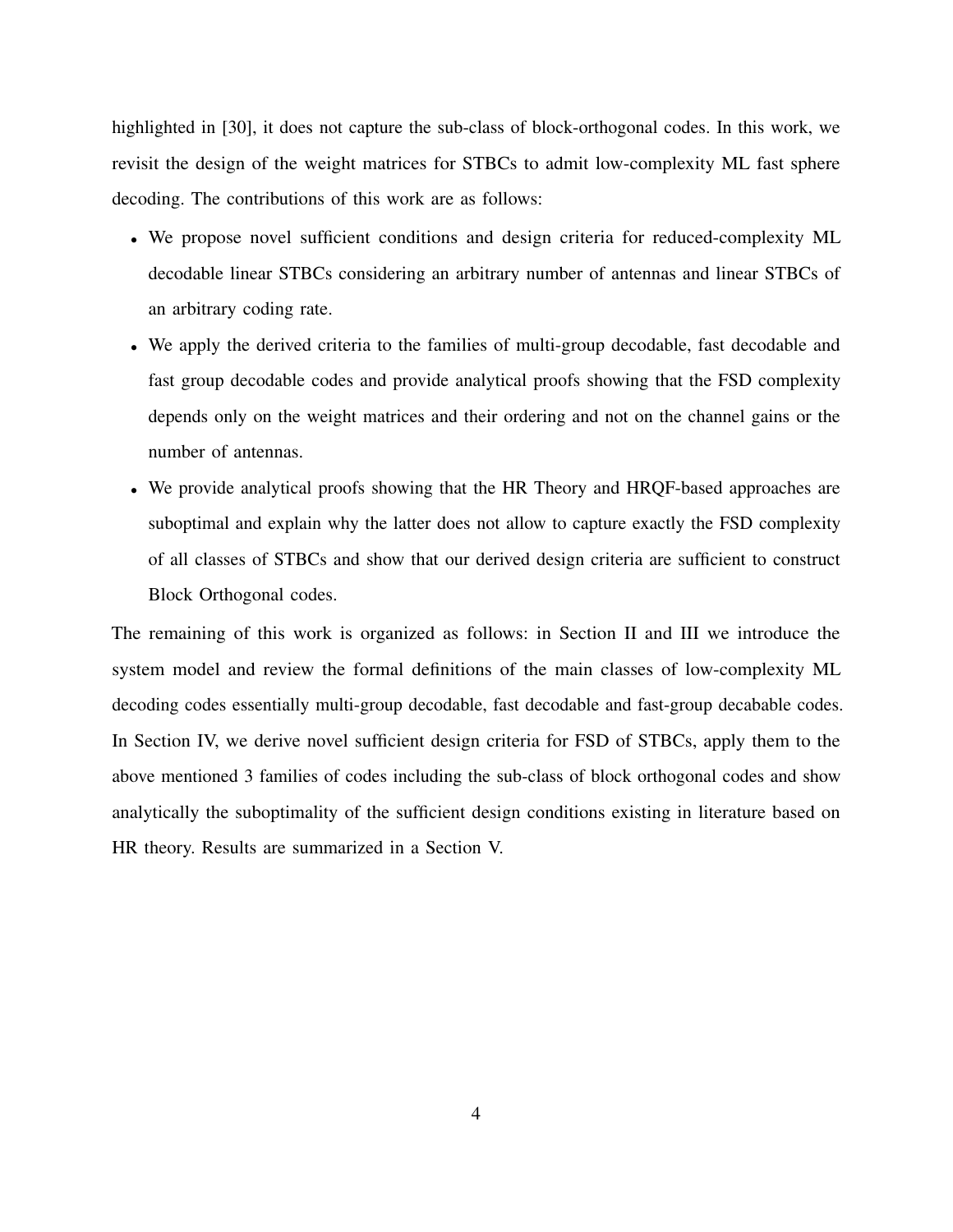Notation: in this work we use the following notations: boldface letters are used for column vectors and capital boldface letters for matrices. Superscripts  $<sup>t</sup>$ ,  $<sup>H</sup>$  and  $*$  denote transposition,</sup></sup> Hermitian transposition, and complex conjugation, respectively.  $\mathbb Z$  and  $\mathbb C$  denote respectively the ring of rational integers and the field of complex numbers.  $i$  is the complex number such that  $i^2 = -1$ . In addition,  $I_n$  denotes the  $n \times n$  identity matrix. Furthermore, for a complex number x, we define the ( $\tilde{f}$ ) operator from  $\mathbb{C}$  to  $\mathbb{R}^2$  as  $\tilde{x} = [\Re(x), \Im(x)]^t$  where  $\Re(\cdot)$  and  $\Im(\cdot)$  denote real and imaginary parts. This operator can also be extended to a complex vector  $\mathbf{x} = [x_1, ..., x_n]^t \in \mathbb{C}^n$ according to:  $\tilde{\mathbf{x}} = [\Re(x_1), \Im(x_1), ..., \Re(x_n), \Im(x_n)]$ . We define additionally the operator  $\overline{\overline{C}}$  from  $\mathbb C$  to  $\mathbb R^2$  as  $\bar{x} = [-\Im(x), \Re(x)]^t$  Also, we define the operator  $\check{(.)}$  from  $\mathbb C$  to  $\mathbb R^{2 \times 2}$  as:

$$
\check{x} \stackrel{\triangle}{=} \left[ \begin{array}{cc} \Re(x) & -\Im(x) \\ \Im(x) & \Re(x) \end{array} \right]
$$

The operator (.) can be in a similar way extended to  $n \times n$  matrices by applying it to all the entries of the matrix which results in a  $2n \times 2n$  real-valued matrix. We define also the vec(.) operator that stacks the m columns of an  $n \times m$  complex-valued matrix into an mn complex column vector. The  $\| \cdot \|$  operator denotes the Euclidean norm of a vector. We define also, for a complex number  $x \in \mathbb{C}$  such that  $x = \Re(x) + i\Im(x)$  the trace form such that  $\text{Tr}(x) = \text{Tr}_{\mathbb{Q}(i)/\mathbb{Q}}(x) = 2\Re(x)$ .

## II. SYSTEM MODEL AND REAL-VALUED VECTORIZATION OF CHANNEL OUTPUT

Without loss of generality, we consider in the remaining of this work sphere decoding. Results hold for any sequential decoders. In order to implement such decoders to solve the ML decoding problem, the complex-valued system in Eq.(1) is transformed into a real-valued one using the vectorization operator  $vec(.)$  and the complex-to-real transformations  $(\tilde{.)}$  and  $(.)$ . We obtain accordingly:

$$
\tilde{\text{vec}}(\mathbf{Y}) = \mathbf{H}_{eq}\tilde{\mathbf{s}} + \tilde{\text{vec}}(\mathbf{Z})
$$
 (4)

where  $H_{eq} \in \mathbb{R}^{2n_rT \times 2\kappa}$  is given by  $H_{eq} = (I_T \otimes \check{H}) G$ . The real-valued matrix  $G \in \mathbb{R}^{2n_tT \times 2\kappa}$ , termed a generator matrix of the linear code satisfies  $\tilde{vec}(\mathbf{X}) = \mathbf{G}\tilde{s}$  and can be written as function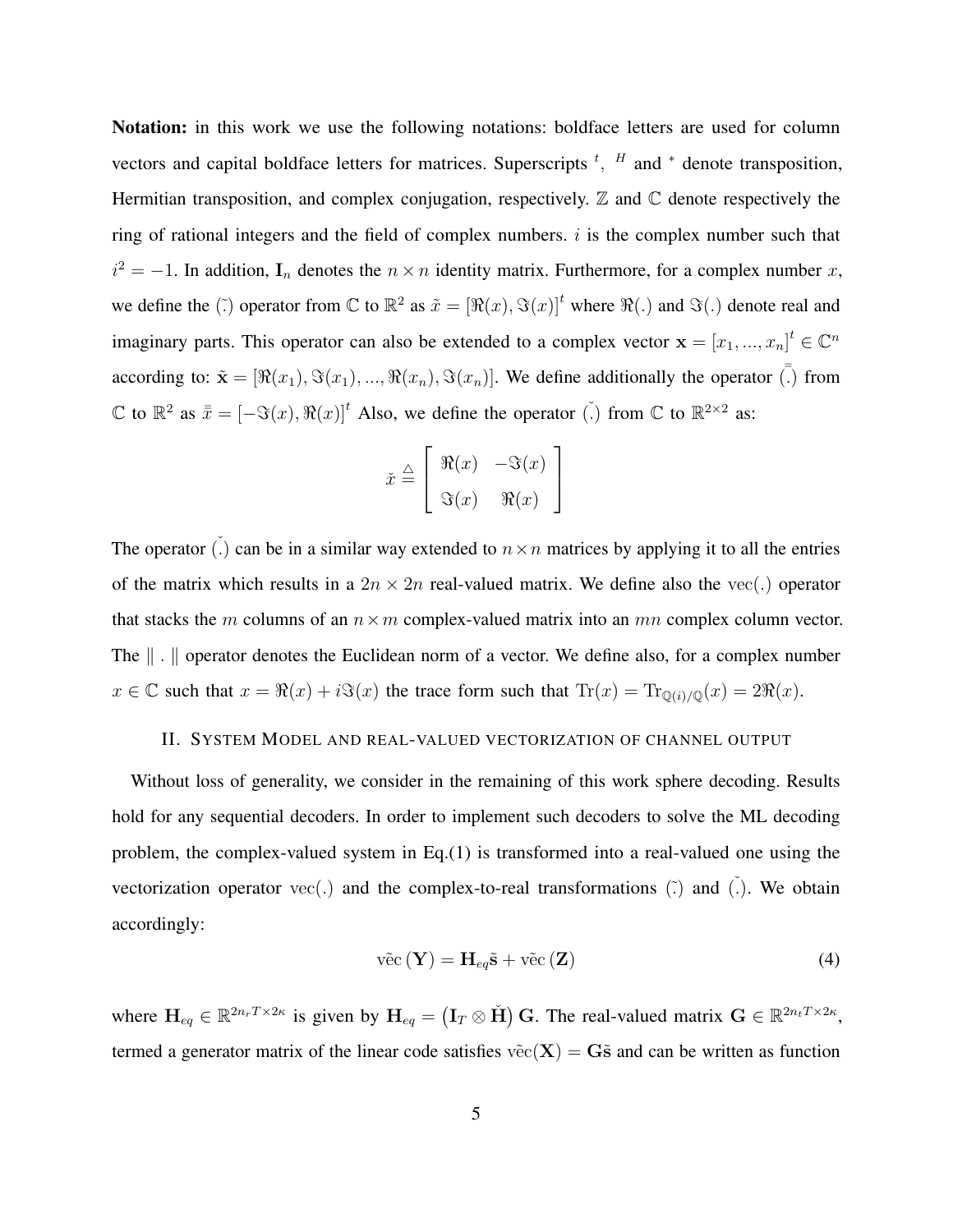of the weight matrices as:

$$
\mathbf{G} = [\text{vēc}(\mathbf{A}_1) | \text{vēc}(\mathbf{A}_2) |... | \text{vēc}(\mathbf{A}_{2\kappa})]
$$
(5)

Given that the ordering of the weight matrices in the LD form corresponds to the order of the information symbols as  $\Re(s_1), \Im(s_1), ..., \Re(s_\kappa), \Im(s_\kappa)$  which corresponds to the considered order in the complex-to-real transformation using the operator  $\tilde{(.)}$ , any change of the ordering of the information symbols results in a similar modification in the ordering of the weight matrices. The obtained real system can then be written in the form:

$$
y = H_{eq}\tilde{s} + z \tag{6}
$$

Using this equivalent system, the ML decoding metric is equivalently written by:

$$
m(\tilde{\mathbf{s}}) = ||\mathbf{y} - \mathbf{H}_{eq}\tilde{\mathbf{s}}||^2 = ||\mathbf{Q}^t\mathbf{y} - \mathbf{R}\tilde{\mathbf{s}}||^2 \tag{7}
$$

Where  $Q \in \mathbb{R}^{2n_r T \times 2\kappa}$  is an orthogonal matrix and  $\mathbf{R} \in \mathbb{R}^{2\kappa \times 2\kappa}$  is upper triangular obtained both from the QR decomposition of the equivalent channel matrix  $H_{eq} = QR$ . Using Gram-Schmidt orthogonolization, matrices Q and R are given by:  $Q = [q_1|q_2|...|q_{2\kappa}]$  where  $q_i$ ,  $i = 1, ..., 2\kappa$ are column vectors and:

$$
\mathbf{R} = \left[\begin{array}{ccccccc} \|\mathbf{r}_1\| & < \mathbf{q}_1, \mathbf{h}_2^{eq} > < \mathbf{q}_1, \mathbf{h}_3^{eq} > & \cdots < \mathbf{q}_1, \mathbf{h}_{2\kappa}^{eq} > \\ 0 & & & & & & \\ 0 & & & & & & & \\ 0 & & & & & & & \\ 0 & & & & & & & \\ \vdots & & & & & & & & \\ \vdots & & & & & & & & \\ 0 & & & & & & & & \\ \vdots & & & & & & & & \\ 0 & & & & & & & & \\ \end{array}\right] \quad \begin{array}{c}\n\|\mathbf{r}_1\| & < \mathbf{q}_1, \mathbf{h}_3^{eq} > & \cdots < \mathbf{q}_1, \mathbf{h}_{2\kappa}^{eq} > \\
\mathbf{r}_2\| & & & & & & & & \\ \vdots & & & & & & & & \\ 0 & & & & & & & & \\ \end{array}\right] \quad (8)
$$

where  $\mathbf{r}_1 = \mathbf{h}_1^{eq}$  $_1^{eq}, \mathbf{q}_1 = \frac{\mathbf{r}_1}{\|\mathbf{r}_1\|}$  $\frac{\mathbf{r}_1}{\|\mathbf{r}_1\|}$  and for  $i=2,...,2\kappa, \, \mathbf{r}_i=\mathbf{h}^{eq}_i-\sum_{j=1}^{i-1}<\mathbf{q}_j, \mathbf{h}^{eq}_i>\mathbf{q}_j$  ,  $\, \mathbf{q}_i=\frac{\mathbf{r}_i}{\|\mathbf{r}_i\|}$  $\frac{\mathbf{r}_i}{\|\mathbf{r}_i\|}.$ Remark 1. *The provided results in this work are based on the complex-to-real tranformations* ˜(.) *and* ˇ(.) *and the column-wize vectorization operation and show that the zero structure of*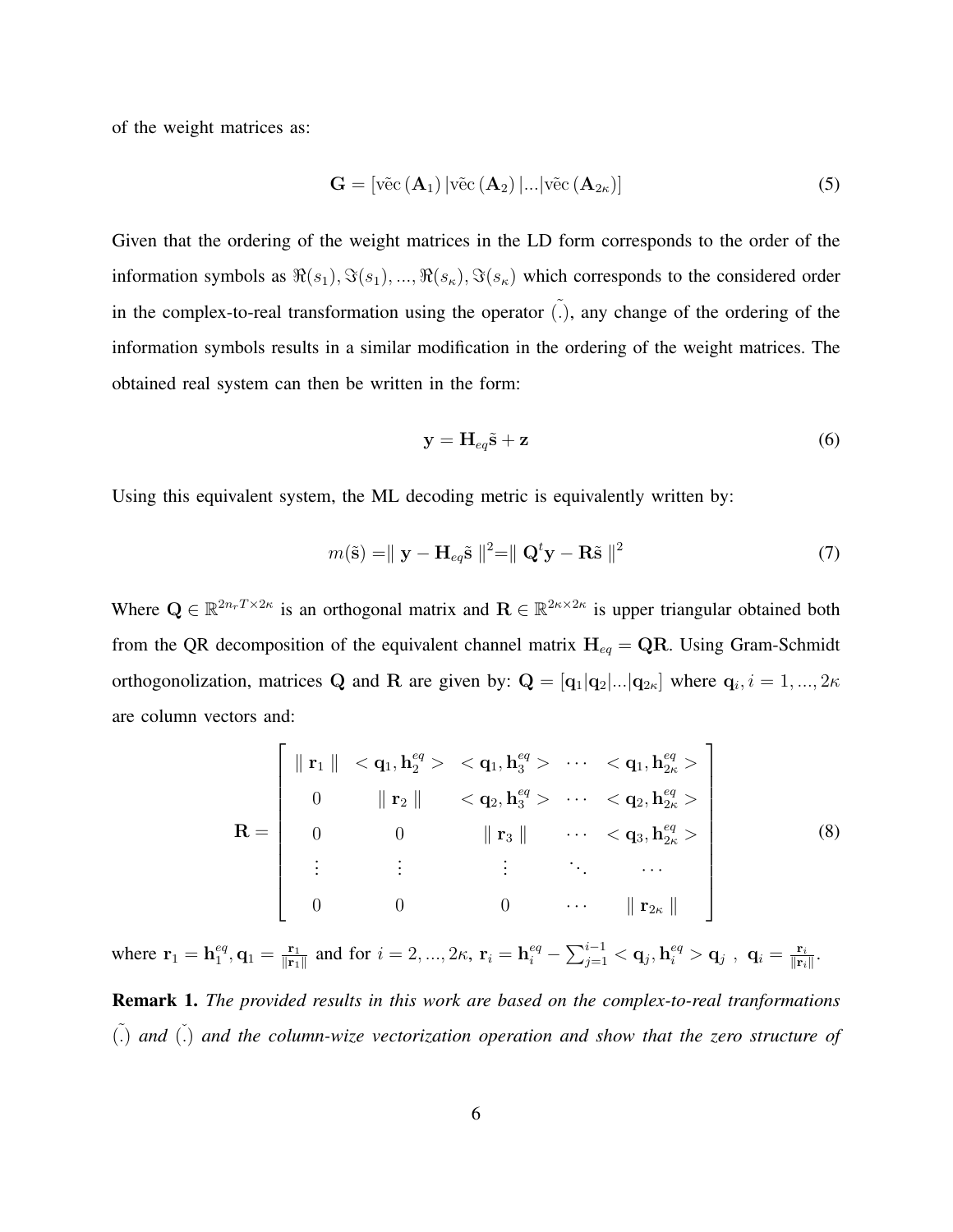*the matrix* R *depends only on the weight matrices and their ordering in the matrix* G *which corresponds to the ordering of the real and imaginary parts of the complex information symbols* in the vector  $\tilde{s}$ *. Any changing in this ordering impacts the number and locations of zero entries in the matrix*  $\bf{R}$ *. This can be observed as follows. Let*  $\bf{P}_s$  *be a permutation matrix that allows to change the ordering of the elements in* ˜s *applied to* ˜s *and similarly* P<sup>y</sup> *a permutation matrix applied to*  $\tilde{\text{vec}}(\textbf{Y})$  *and*  $\tilde{\text{vec}}(\textbf{Z})$ *. Given that the permutation matrix is orthogonal, we obtain the equivalent system given by:*

$$
\mathbf{P}_{y}\tilde{\text{vec}}(\mathbf{Y}) = \mathbf{P}_{y}\mathbf{H}_{eq}\tilde{\mathbf{s}} + \mathbf{P}_{y}\tilde{\text{vec}}(\mathbf{Z}) = \mathbf{P}_{y} (\mathbf{I}_{T} \otimes \tilde{\mathbf{H}}) \mathbf{G}\tilde{\mathbf{s}} + \mathbf{P}_{y}\tilde{\text{vec}}(\mathbf{Z})
$$

$$
= \mathbf{P}_{y} (\mathbf{I}_{T} \otimes \tilde{\mathbf{H}}) \mathbf{G}\mathbf{P}_{s}^{t}\mathbf{P}_{s}\tilde{\mathbf{s}} + \mathbf{P}_{y}\tilde{\text{vec}}(\mathbf{Z}) = \mathbf{H}_{eq,ord}\tilde{\mathbf{s}}_{ord} + \mathbf{P}_{y}\tilde{\text{vec}}(\mathbf{Z})
$$

where  $H_{eq,ord} = P_y H_{eq} P_s^t$  and  $\tilde{s}_{ord} = P_s \tilde{s}$ . Then, let  $H_{eq} = QR$  and  $H_{eq,ord} = Q_1 R_1$  the QR *decompositions of the equqivalent channel matrix before and after permutation. We can write:*

$$
\mathbf{H}_{\textit{eq},\textit{ord}}=\mathbf{Q}_1\mathbf{R}_1 \Leftrightarrow \mathbf{P}_y\mathbf{H}_{\textit{eq}}\mathbf{P}_s^t=\mathbf{Q}_1\mathbf{R}_1 \Leftrightarrow \mathbf{H}_{\textit{eq}}=\mathbf{P}_y^t\mathbf{Q}_1\mathbf{R}_1\mathbf{P}_s \Leftrightarrow \mathbf{Q}\mathbf{R}=\mathbf{P}_y^t\mathbf{Q}_1\mathbf{R}_1\mathbf{P}_s
$$

*The relation between the matrix* R *of the QR decomposition of the equivalent channel matrix before and after applying the permutation shows that* P<sup>y</sup> *does not impact the zero structure of the matrix* **R** *while any permutation of the symbols in the vector*  $\tilde{s}$  *and equivalently the columns of the matrix* G *has an impact on the locations and the numbers of the zero entries in the matrix* R. This observation sheds light on the investigation of the optimal permutation matrix  $P_s$  that *results in a matrix* R *enabling ML decoding with the least complexity.*

When sequential decoding, for example using the Sphere Decoder, is used to solve this minimization problem, its complexity can be alleviated thanks to zero entries in the matrix R, that depend on the used code and the ordering of the real and imaginary parts of the symbols in the vector  $\tilde{s}$  as discussed above.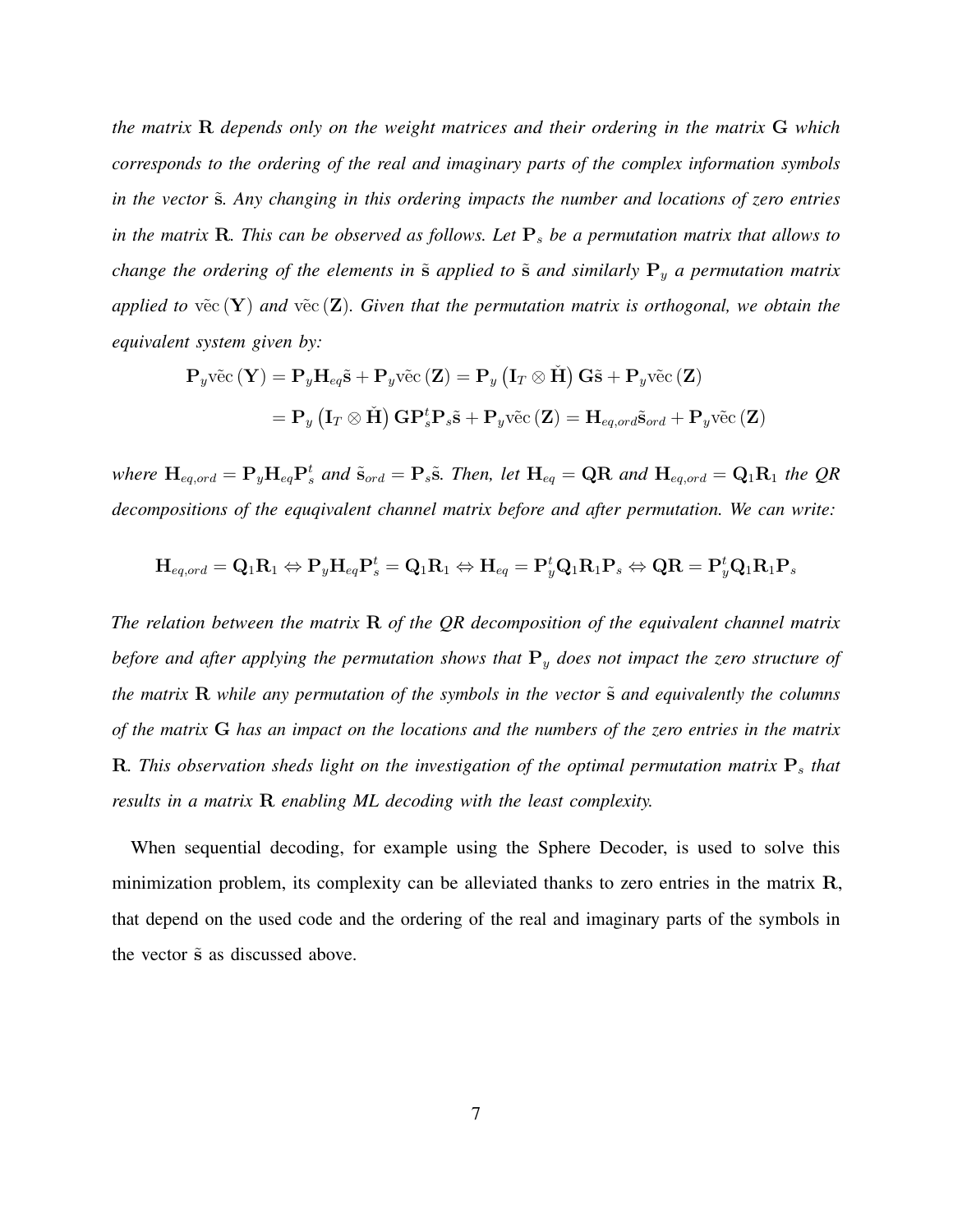#### III. FSD COMPLEXITY AND MAIN CLASSES OF LOW-COMPLEXITY ML DECODING CODES

In literature, we distinguish 3 main classifications of codes resulting in matrix R having an interesting form enabling reduced-complexity ML decoding: *Multi-group decodable codes*, *Fast decodable codes* and *Fast group decodable codes*. By structure, its meant the locations of the zero entries  $R_{ij}$ . The construction of such codes and determination of the structure of the matrix R for these classes is, commonly in literature, determined using a *mutual orthogonality* property of the weight matrices based on which two main approaches are proposed in literature: *Hurwitz-Radon* theory (HR) approach and a *Quadratic Form* (HRQF) approach. We detail in the following subsections these two approaches and summarize the main results. We provide for convenience the definition of a partition as follows.

**Definition 1** (A set partition). *We call a partition*  $\{a_1, ..., a_n\}$  *into g non-empty subsets*  $\Gamma_1, ..., \Gamma_g$ *with cardinalities*  $K_1, ..., K_g$  *an ordered partition if*  $\{a_1, ..., a_{K_1}\} \in \Gamma_1$ ,  $\{a_{K_1+1}, ..., a_{K_1+K_2}\} \in \Gamma_2$ , *so on till*  $\left\{ a_{\sum_{i=1}^{g-1} K_i + 1},..., a_{\sum_{i=1}^{g} K_i} \right\}$  $\Big\} \in \Gamma_g.$ 

#### *A. Hurwitz-Radon theory-based approach*

The HR theory-based approach uses in its essence the mutual orthogonality of weight matrices [31]. The main result is stated in the following theorem [17].

Theorem 1. *For an STBC with* κ *independent complex information symbols and* 2κ *linearly independent matrices*  $A_l$ ,  $l = 1, ..., 2\kappa$ , *if, for any i and j,*  $i \neq j$ ,  $1 \leq i \neq j \leq 2\kappa$ ,  $A_i A_j^H$  +  $A_jA_i^H=0_{n_t}$ , then the i<sup>th</sup> and j<sup>th</sup> columns of the equivalent channel matrix  $H_{eq}$  are orthogonal.

This property has been used to define and construct particular classes of codes defined below.

Definition 2 (*Multi-group decodable codes*). *An STBC is said to be* g−*group decodable if there exists a parition of*  $\{1,2,...,2\kappa\}$  *into g non empty subsets*  $\Gamma_1, \Gamma_2, ..., \Gamma_g$  *such that*  $\mathbf{A}_l \mathbf{A}_m^H$  +  $A_{m}A_{l}^{H} = 0$ , whenever  $l \in \Gamma_{i}$  and  $m \in \Gamma_{j}$  and  $i \neq j$ . The corresponding R matrix has the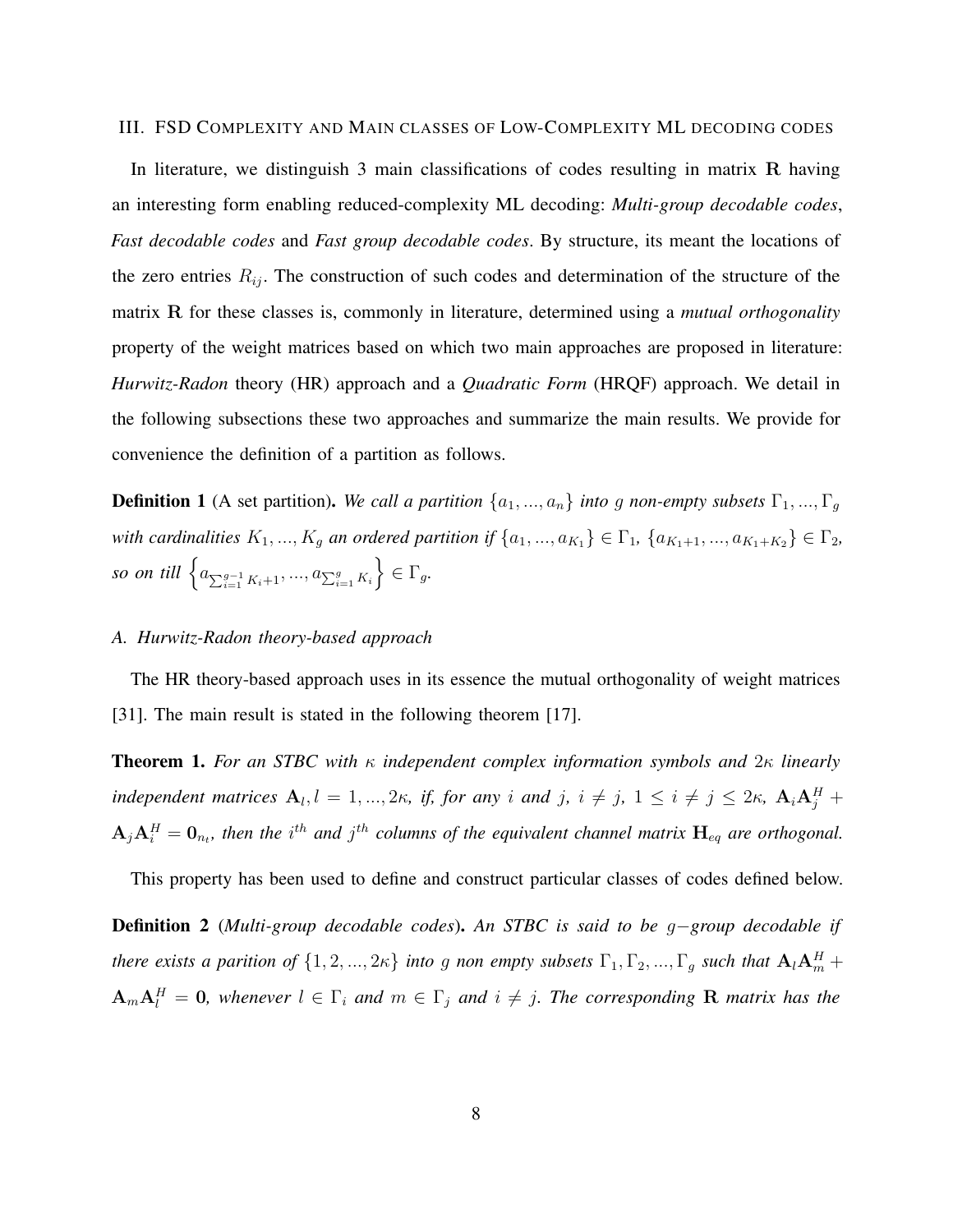*following form:*

$$
\mathbf{R} = \begin{bmatrix} \Delta_1 & \mathbf{0} & \cdots & \mathbf{0} \\ \mathbf{0} & \Delta_2 & \cdots & \mathbf{0} \\ \vdots & \vdots & \ddots & \vdots \\ \mathbf{0} & \mathbf{0} & \cdots & \Delta_g \end{bmatrix} \tag{9}
$$

 $where \Delta_i, i = 1, ..., g$  is a square upper triangular matrix.

Example 1: an example of multi-group decodable codes is the ABBA code proposed in [32] initially for  $2 \times 2$  MIMO systems and afterwards generalized to configurations with more than 3 transmit antennas. In the case of  $n_t = n_r = 2$ , the ABBA code encodes 2 complex information symbols or equivalently 4 real-valued symbols  $x_i \in \mathbb{R}, i = 1, ..., 4$ . The codeword matrix is accordingly written in the form:

$$
\mathbf{X}_{ABBA} = \begin{bmatrix} x_1 + ix_4 & -x_2 + ix_3 \\ -x_2 + ix_3 & x_1 + ix_4 \end{bmatrix}
$$
 (10)

The corresponding matrix R matrix with the ordering of the real-valued symbols according to  $[x_1, x_2, x_3, x_4]$  is given by figure.1.



Figure 1: R matrix for the  $2 \times 2$  ABBA code. Blue entries are zeros and red are arbitrary values.

Definition 3 (*Fast decodable codes*). *An STBC is said to be fast Sphere Decodable code if there exists a partition of*  $\{1, 2, ..., L\}$  *where*  $L \leq 2\kappa$  *into* g *non empty subsets*  $\Gamma_1, \Gamma_2, ..., \Gamma_g$  *such that*  $<$   $q_i$ ,  $h_j^{eq}$   $> = 0$ ,  $(i < j)$ , whenever  $i \in \Gamma_p$  and  $j \in \Gamma_q$  and  $p \neq q$ , where  $q_i$  and  $h_j^{eq}$ j *are column vectors of respectively* Q *and* Heq*. The corresponding* R *matrix has the following form:*

$$
\mathbf{R} = \begin{bmatrix} \Delta & \mathbf{B}_1 \\ \mathbf{0} & \mathbf{B}_2 \end{bmatrix}
$$
 (11)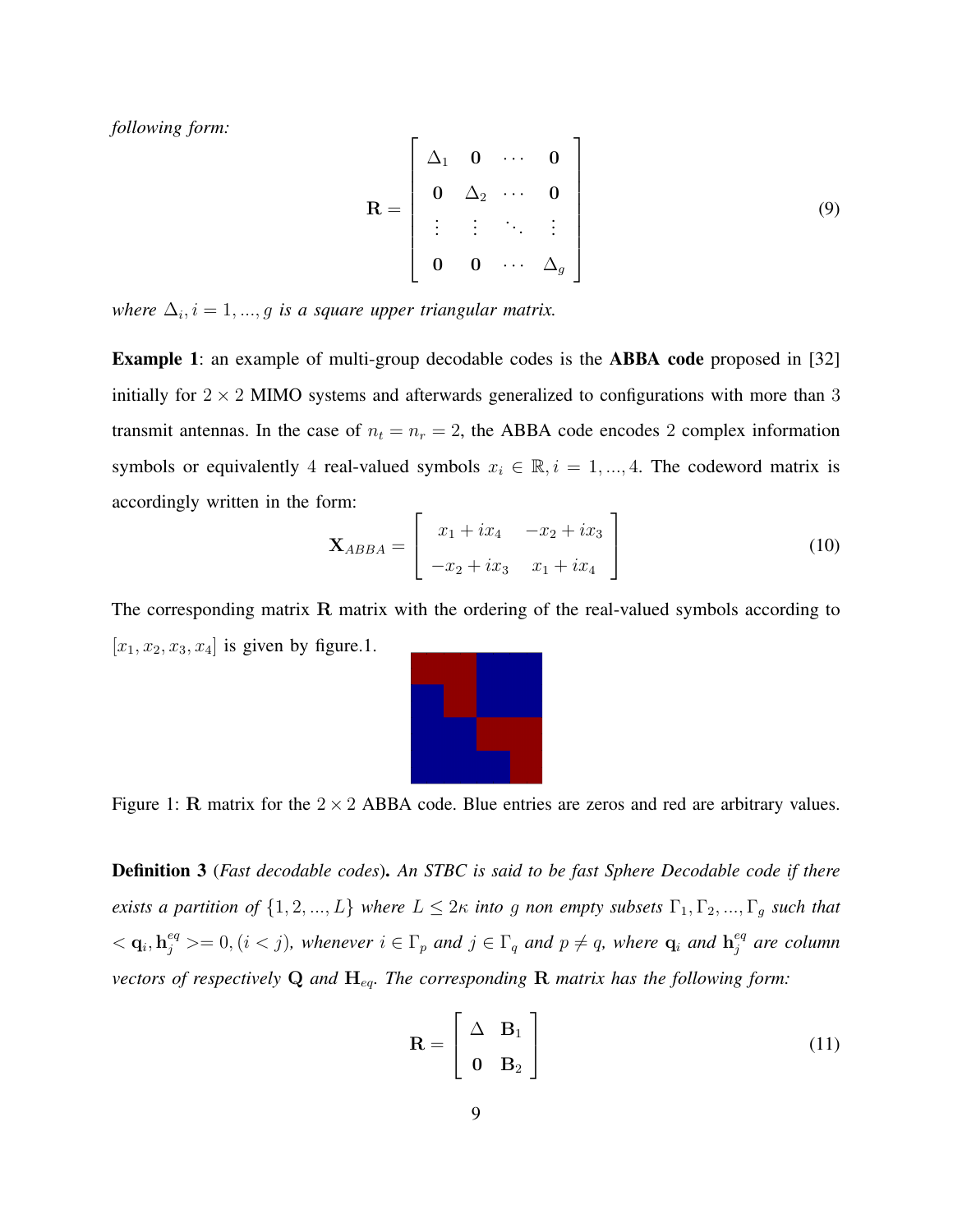*where*  $\Delta$  *is an*  $L \times L$  *block diagonal, upper triangular matrix,*  $B_1$  *is a rectangular matrix and* B<sup>2</sup> *is a square upper triangular matrix.*

**Example 2:** an example of fast decodable codes is the famous **Silver Code** used in a  $2 \times 2$ MIMO system and encoding 4 complex symbols  $s_1, ..., s_4$ . The codeword matrix is given by:

$$
\mathbf{X}_{sc} = \mathbf{X}_a \left( s_1, s_2 \right) + \mathbf{X}_b \left( z_1, z_2 \right) \tag{12}
$$

where  $T =$  $\lceil$  $\overline{1}$ 1 0  $0 -1$ 1 is unimodular and  $X_a$  and  $X_b$  take the Alamouti structure as:  $\begin{bmatrix} s_1 & -s_2^* \end{bmatrix}$  $\begin{bmatrix} z_1 & -z_2^* \end{bmatrix}$ 

$$
\mathbf{X}_{a}(s_{1}, s_{2}) = \begin{bmatrix} s_{1} & -s_{2} \\ s_{2} & s_{1}^{*} \end{bmatrix}, \quad \mathbf{X}_{b}(z_{1}, z_{2}) = \begin{bmatrix} z_{1} & -z_{2} \\ z_{2} & z_{1}^{*} \end{bmatrix}
$$

$$
[z_{1}, z_{2}]^{t} = \mathbf{U}[s_{3}, s_{4}]^{t}, \quad \mathbf{U} = \begin{bmatrix} \frac{1}{\sqrt{7}}(1+i) & \frac{1}{\sqrt{7}}(-1+2i) \\ \frac{1}{\sqrt{7}}(1+2i) & \frac{1}{\sqrt{7}}(1-i) \end{bmatrix}
$$

and

The cordeword matrix is written as function of the complex information symbols as:

$$
\mathbf{X}_{sc} = \begin{bmatrix} s_1 + \frac{1}{\sqrt{7}} \left[ (1+i)s_3 + (-1+2i)s_4 \right] & -s_2^* - \frac{1}{\sqrt{7}} \left[ (1-2i)s_3^* + (1+i)s_4^* \right] \\ -s_2 - \frac{1}{\sqrt{7}} \left[ (1+2i)s_3 + (1-i)s_4 \right] & s_1^* - \frac{1}{\sqrt{7}} \left[ (1-i)s_3^* + (-1-2i)s_4^* \right] \end{bmatrix}
$$
(13)

The R matrix obtained when the symbols are ordered as  $[\Re(s_1), \Im(s_1), \Re(s_2), \Im(s_2), \Re(s_3), \Im(s_3), \Re(s_4), \Im(s_4)]$ has the form depicted in figure 2.



Figure 2: R matrix for the Silver code. Blue entries are zeros and red are arbitrary values.

**Definition 4** (*Fast-group decodable codes*). An STBC with weight matrices  $A_l, l = 1, ..., 2\kappa$  is *said to be fast group decodable if it satisfies the following conditions:*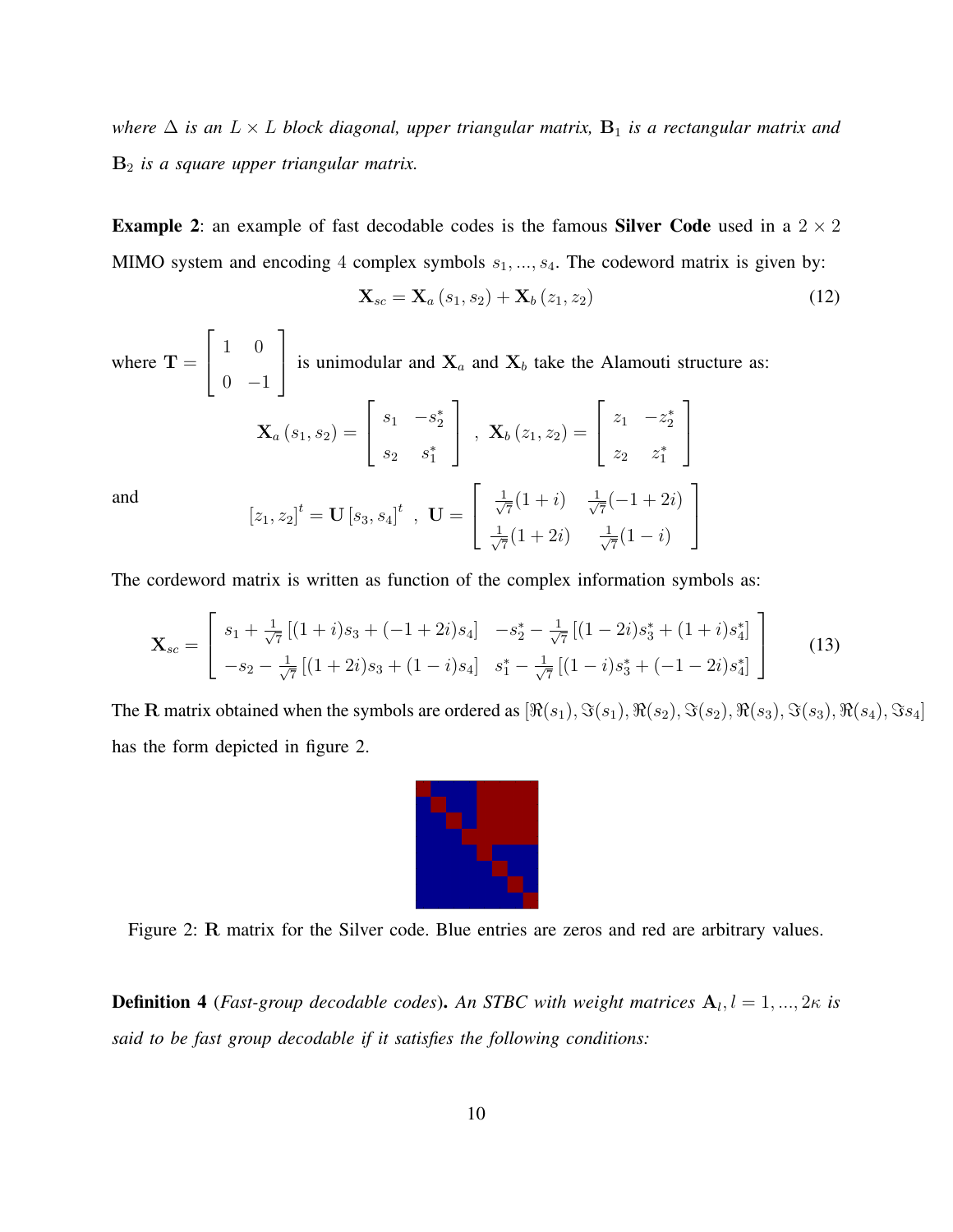- *There exists a partition of*  $\{1, ..., 2\kappa\}$  *into g non empty subsets*  $\Gamma_1, \Gamma_2, ..., \Gamma_g$  *such that*  $\mathbf{A}_{l}\mathbf{A}_{m}^{H}+\mathbf{A}_{m}\mathbf{A}_{l}^{H}=0$  whenever  $l \in \Gamma_{i}$  and  $m \in \Gamma_{j}$  and  $i \neq j$ .
- In any of the partition  $\Gamma_i$ , we have  $\langle \mathbf{q}_{i_{l_1}}, \mathbf{h}_{i_{l_2}}^{eq} \rangle$  $\begin{array}{l} e^q_i \ e^q_{i_2} \end{array}$  >= 0 ( $l_1 = 1, 2, ..., L_i - 1$  and  $l_2 =$  $l_1 + 1, ..., L_i$  *and*  $L_i \leq |\Gamma_i|$  *where*  $i = 1, 2, ..., g$ *.*

*The corresponding* R *matrix has the following form:*

$$
\mathbf{R} = \begin{bmatrix} \mathbf{R}_1 & \mathbf{0} & \cdots & \mathbf{0} \\ \mathbf{0} & \mathbf{R}_2 & \cdots & \mathbf{0} \\ \vdots & \vdots & \ddots & \vdots \\ \mathbf{0} & \mathbf{0} & \cdots & \mathbf{R}_g \end{bmatrix}
$$
(14)

where at least one  $\mathbf{R}_i$ ,  $i = 1, ..., g$  has the fast-decodability form as:  $\mathbf{R}_i =$  $\sqrt{ }$  $\overline{1}$  $\Delta_i$  B<sub>i1</sub>  $\mathbf{0} \quad \mathbf{B}_{i_2}$ 1 *, with*  $\Delta_i$  is an  $L_i \times L_i$  block diagonal, upper triangular matrix,  $B_{i_1}$  is a rectangular matrix and  $B_{i_2}$ *is a square upper triangular matrix.*

Example 3: an example of fast-group decodable codes is the code of proposed in [26] for a  $4 \times 4$  system based on an orthogonal STBC with code rate  $\frac{3}{4}$  symbols/c.u.

In addition to these families of codes, recently, a particular sub-class of fast decodable codes has been proposed, termed *Block-Orthogonal codes*. Several known codes in literature belong to this family of codes, such as the BHV [16] code, the Silver code [33], Srinath-Rajan code [17], codes from Cyclic Division algebras [34], crossed product algebras [35] and fast decodable asymmetric STBCs from division algebras [24]. Block Orthogonal codes are fast decodable codes that depict additional structural conditions on the R matrix that has the form:

$$
\mathbf{R} = \begin{bmatrix} \mathbf{R}_1 & \mathbf{B}_{12} & \cdots & \mathbf{B}_{1\Gamma} \\ \mathbf{0} & \mathbf{R}_2 & \cdots & \mathbf{B}_{2\Gamma} \\ \vdots & \vdots & \ddots & \vdots \\ \mathbf{0} & \mathbf{0} & \cdots & \mathbf{R}_{\Gamma} \end{bmatrix}
$$
(15)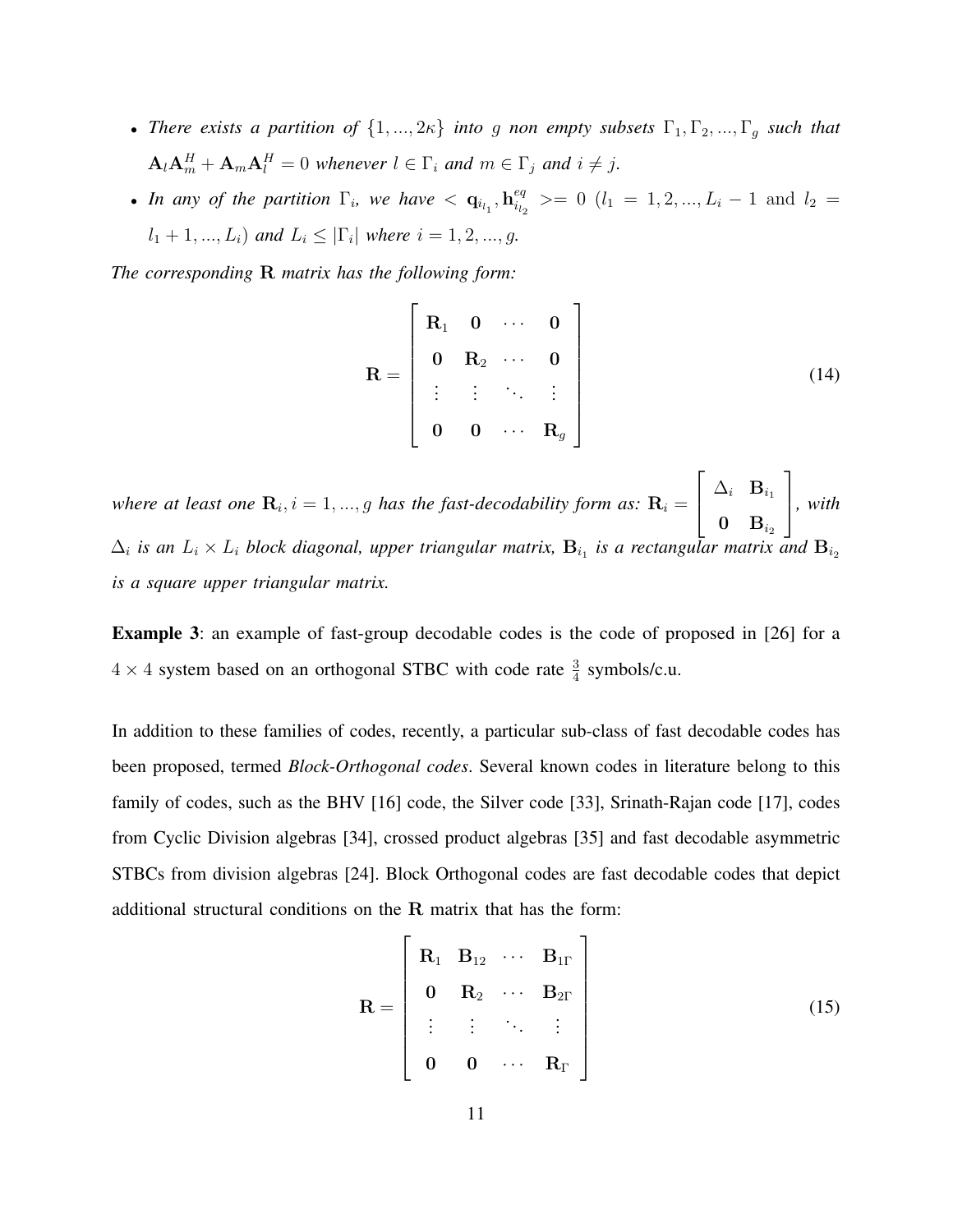where each matrix  $\mathbf{R}_i$ ,  $i = 1, ..., \Gamma$  is full rank, block diagonal, upper triangular with k blocks  $U_{i1}, ..., U_{ik}$  each of size  $\gamma \times \gamma$  and  $B_{ij}, i = 1, ..., \Gamma, j = i+1, ..., \Gamma$  are non-zero matrices. Codes satisfying such properties are called  $(\Gamma, k, \gamma)$  Block Orthogonal STBCs. The formal definition of the sufficient design criteria for Block-Orthogonal codes were first given in [27] for codes with parameters  $(\Gamma, k, 1)$  and recently generalized in [36], [37] for codes with parameters  $(\Gamma, k, \gamma)$  for arbitrary sizes of sub-blocks considering the matrices  $\mathbf{R}_i$ ,  $i = 1, ..., \Gamma$  having the same size of sub-blocks. These sufficient design conditions are summarized in the following lemma [36], [37].

Definition 5 (*Block Orthogonal codes*). *Let the* R *matrix of an STBC with weight matrices*  ${A_1, ..., A_L}$  *and*  ${B_1, ..., B_l}$  *be*  $R =$  $\sqrt{ }$  $\overline{1}$  $\mathbf{R}_1$   $\mathbf{E}$  $\mathbf{0} \quad \mathbf{R}_2$ 1 *, where*  $\mathbf{R}_1$  *is an*  $L \times L$  *upper triangular block-orthogonal matrix with parameters*  $(\Gamma - 1, k, \gamma)$ , **E** *is an*  $L \times l$  *matrix and*  $\mathbb{R}_2$  *is an*  $l \times l$ *upper triangular matrix. The STBC will be block orthogonal with parameters* (Γ, k, γ) *if the following conditions are satisfied:*

- *The matrices*  ${B_1, ..., B_l}$  *are k-group decodable with*  $\gamma$  *variables in each group.*
- *The matrices* {A1, ..., AL} *when used as weight matrices for an STBC yield an* R *having a block orthogonal structure with parameters*  $(\Gamma - 1, k, \gamma)$ *. When*  $\Gamma = 2$ *, then*  $L = l$  *and the matrices*  $\{A_1, ..., A_L\}$  *are*  $k$ *-group decodable with variables*  $\gamma$  *in each group.*
- The set of matrices  ${A_1, ..., A_L, B_1, ..., B_l}$  are such that the matrix R *obtained is of full rank.*
- *The matrix*  $\mathbf{E}^t \mathbf{E}$  *is a block diagonal matrix with* k *blocks of size*  $\gamma \times \gamma$ *.*

Example 4: an example of Block-Orthogonal codes is the Golden code. It employs 2 transmit and 2 receive antennas and encodes 4 complex QAM symbols over two time slots ( $T = 2$ ) achieving full rate and full diversity [38]. The Golden code codeword matrix has then the form:

$$
\mathbf{X} = \frac{1}{\sqrt{5}} \begin{bmatrix} \alpha(s_1 + \theta s_2) & \alpha(s_3 + \theta s_4) \\ i\bar{\alpha}(s_3 + \bar{\theta} s_4) & \bar{\alpha}(s_1 + \bar{\theta} s_2) \end{bmatrix}
$$
(16)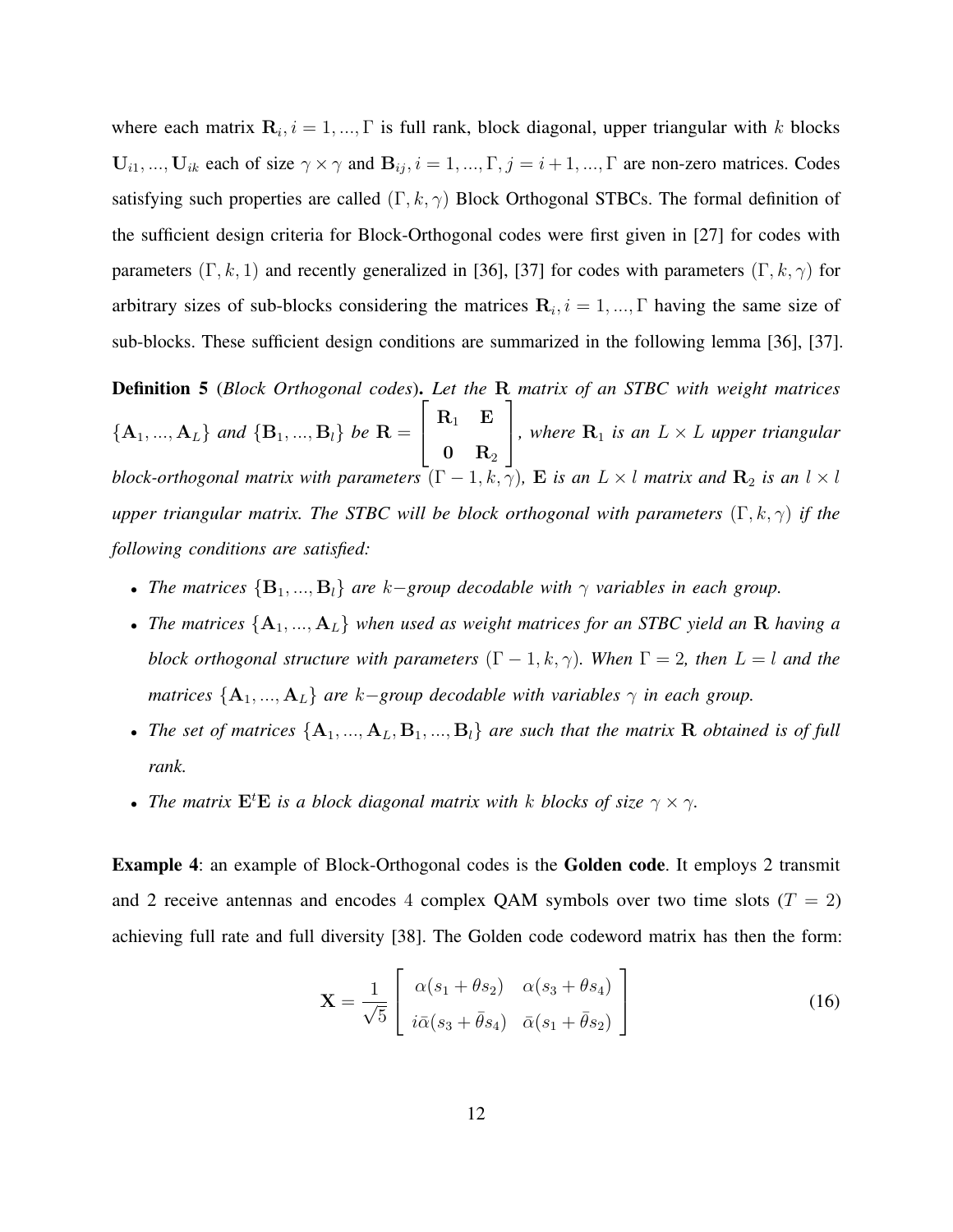where

$$
\theta = \frac{1 + \sqrt{5}}{2}, \ \bar{\theta} = \frac{1 - \sqrt{5}}{2}, \ \alpha = 1 + i - i\theta \ , \ \bar{\alpha} = 1 + i - i\bar{\theta}
$$
 (17)

and  $s_i$ ,  $i = 1, ..., 4$ , are the transmitted symbols taken from the 2<sup>q</sup>-QAM constellation. From an algebraic construction point of view, the Golden code codebook is built using the base field  $F = \mathbb{Q}(i)$  and  $K = \mathbb{Q}(i, \theta)$  as an extension of  $\mathbb{Q}(i)$  of degree 2. The generator of the Galois group of  $K/\mathbb{Q}(i)$  is  $\sigma$  such that  $\sigma(\theta) = \bar{\theta}$ . The integral basis  $B_I = (\nu_1, \nu_2) = (\alpha, \alpha\theta)$  and the generator matrix is given by:  $M =$  $\sqrt{ }$  $\vert$  $\alpha$   $\alpha\theta$  $\sigma(\alpha) \quad \sigma(\alpha\theta)$ 1  $\Big\} =$  $\sqrt{ }$  $\overline{1}$ α αθ  $\bar{\alpha}$   $\bar{\alpha}\bar{\theta}$ 1 . The Golden code is Block Orthogonal and its corresponding  $\overline{R}$  matrix for an order of the real-valued symbols as  $[\Re(s_1), \Re(s_2), \Im(s_1), \Im(s_2), \Re(s_3), \Re(s_4), \Im(s_3), \Im(s_4)]$  is given by figure 3.



Figure 3: R matrix for the Golden code.

#### *B. Quadratic Form-based approach*

In theorem 1, it is shown that the Hurwitz-Radon Theory capturing the orthogonality between two weight matrices is sufficient to obtain orthogonality of corresponding columns of the equivalent channel matrix. This property was later on used in [28]–[30] to develop a Quadratic Form termed *Hurwitz Radon Quadratic Form* (HRQF). This quadratic form has been considered before in literature [39] to determine whether Quaternion algebras or Biquaternion algebras are division algebras. In [28]–[30], this quadratic form is further exploited to define the zero structure of the matrix R by associating to the HRQF a matrix U such that  $U_{ij} = ||A_i A_j^H + A_j A_i^H||^2$  and  $U_{ij} = 0$  if and only if  $A_i A_j^H + A_j A_i^H = 0_{n_t}$ . This form has been used in [28]–[30] to determine sufficient conditions for an STBC to admit multi-group, fast and fast-group decodability as summarized in the following lemmas [30].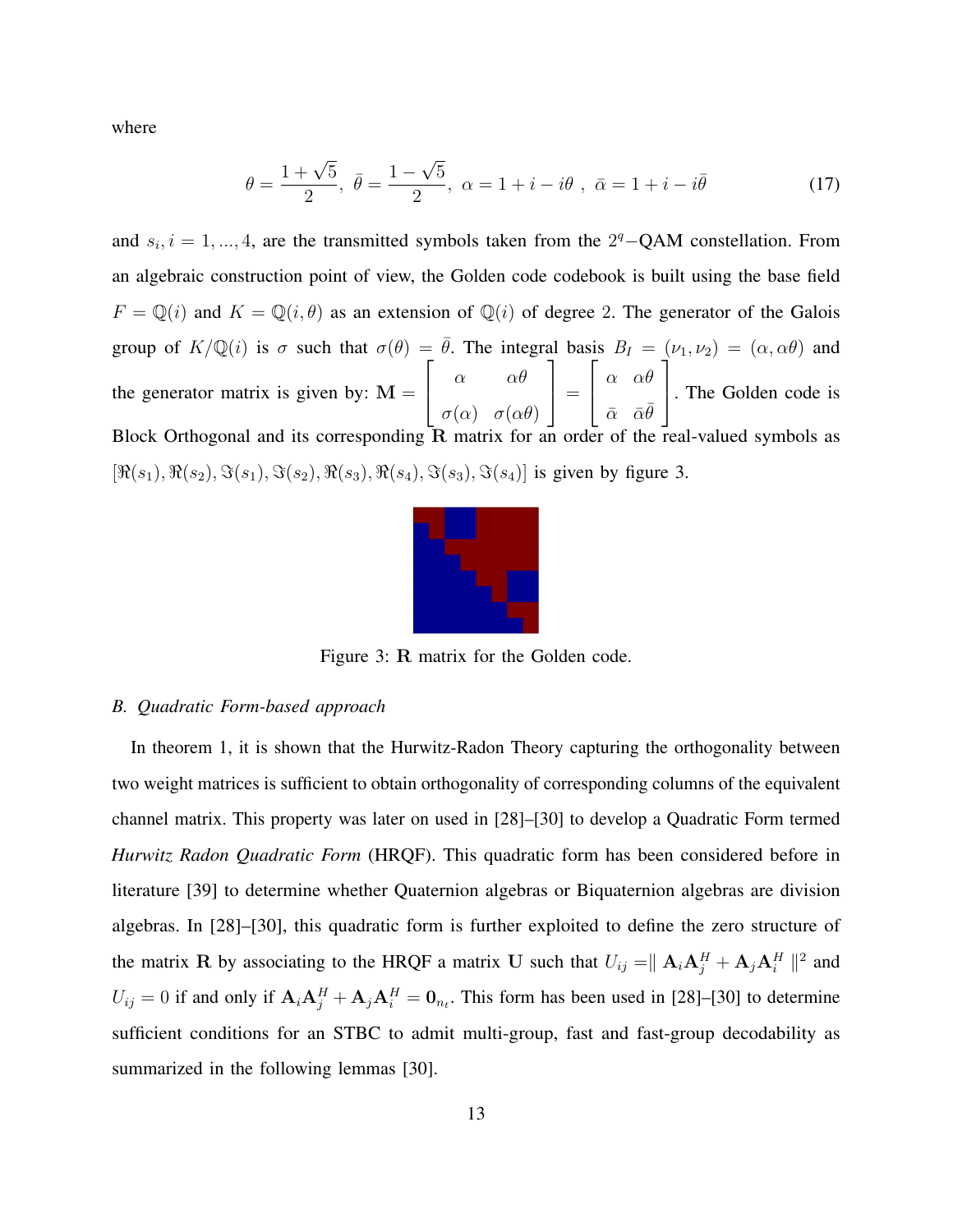Lemma 2 (*Multi-group decodability*). *Let an STBC with* κ *independent complex symbols,* 2κ *weight matrices and HRQF matrix* U*. If there exists an ordered partition of* {1, 2, ..., 2κ} *into* g *non empty subsets*  $\Gamma_1, ..., \Gamma_g$  *such that*  $U_{ij} = 0$  *whenever*  $i \in \Gamma_p$  *and*  $j \in \Gamma_q$  *and*  $p \neq q$ *, then the code is* g−*group sphere decodable.*

Lemma 3 (*Fast decodability*). *Let an STBC with* κ *independent complex symbols,* 2κ *weight matrices and HRQF matrix* U. If there exists a partition of  $\{1, 2, ..., L\}$  where  $L \leq 2\kappa$  into g *non empty subsets*  $\Gamma_1, \Gamma_2, ..., \Gamma_g$  *such that*  $U_{ij} = 0$  *whenever*  $i \in \Gamma_p$  *and*  $j \in \Gamma_q$  *and*  $p \neq q$ *, then the code is fast decodable.*

Lemma 4 (*Fast-group decodability*). *Let an STBC with* κ *independent complex symbols,* 2κ *weight matrices and HRQF matrix* U. If there exists a partition of  $\{1, 2, ..., L\}$  where  $L \leq 2\kappa$ *into* g non empty subsets  $\Gamma_1, \Gamma_2, ..., \Gamma_g$  *with cardinalities*  $\kappa_1, ..., \kappa_g$  *such that*  $U_{ij} = 0$  *whenever*  $i \in \Gamma_p$  and  $j \in \Gamma_q$  and  $p \neq q$ , and if any group  $\Gamma_i$  admits fast decodability, then the code is fast *group decodable.*

These lemmas state that the HRQF matrix totally determines the fast sphere decodability of STBCs and provide sufficient conditions for an STBC to be multi-group, fast or fast-group decodable. Nevertheless, as highlighted in [28]–[30], in some cases, for instance in the case of Block orthogonal codes, the HRQF approach does not capture the zero structure of the R matrix. In such cases, it is possible to have entries  $R_{ij} \neq 0$  even if the corresponding weight matrices  $A_i$  and  $A_j$  are HR orthogonal which is equivalent to have the corresponding entry in the HRQF matrix  $U_{ij} = 0$ . Authors in [28]–[30] do not provide an explanation for having such configurations.

## IV. SUFFICIENT DESIGN CRITERIA FOR FSD OF STBCS

In this work, we first aim to provide sufficient conditions on the structural properties of the weight matrices for an STBC that fully determine the FSD of any STBC. These design criteria are stated in theorem 5.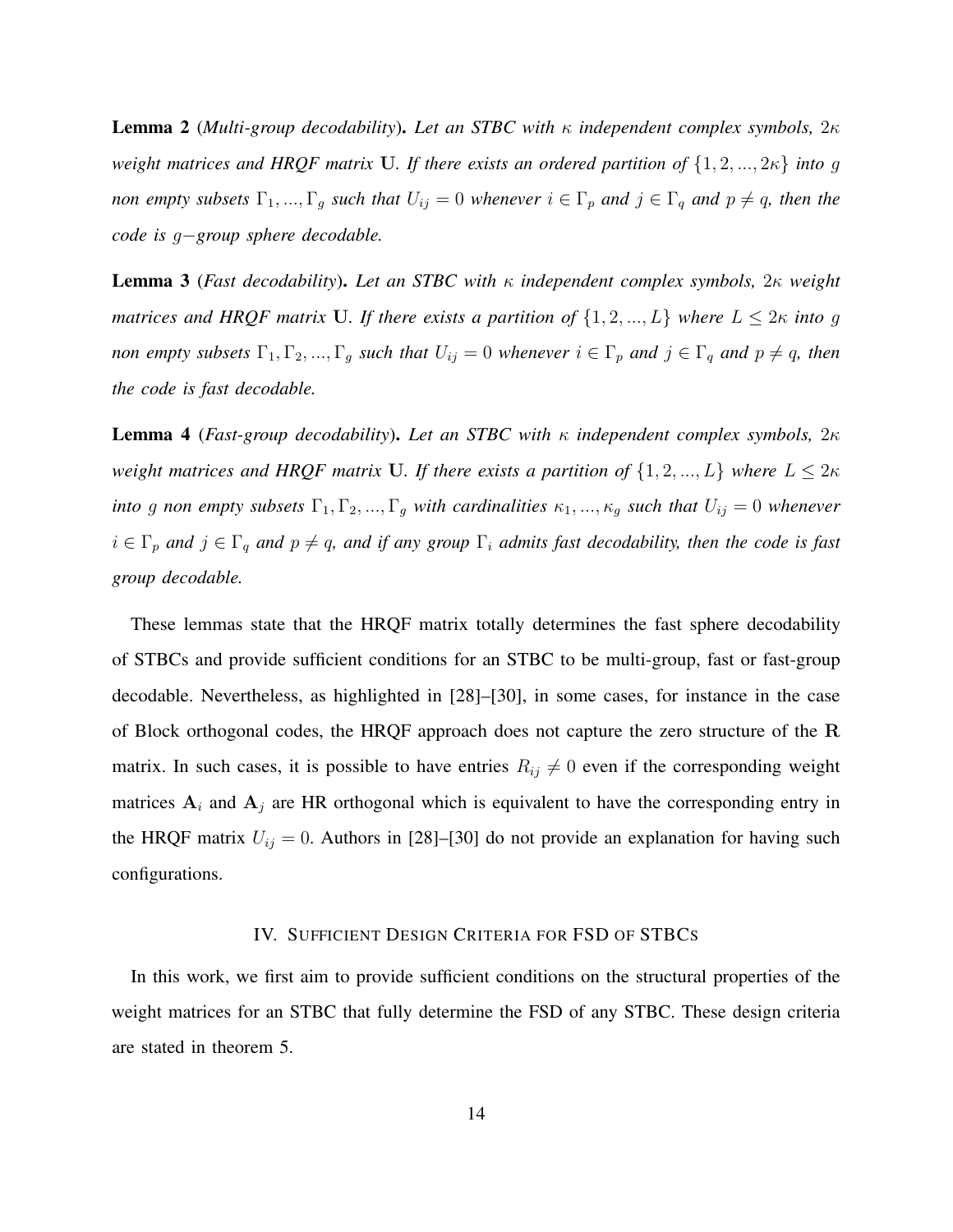**Theorem 5.** For an STBC with k independent complex symbols and 2k weight matrices  $A_l$  for  $l = 1, ..., 2\kappa$ , if for any i and j,  $i \neq j, 1 \leq i, j \leq 2\kappa$ , one or both of the following conditions is *satisfied:*

$$
\sum_{l=1}^{T} \text{Tr} \left( a_{ql}^{(i)} \left( a_{pl}^{(j)} \right)^* + a_{pl}^{(i)} \left( a_{ql}^{(j)} \right)^* \right) = 0 \ , \ \forall q = 1, ..., n_t, p = q, q+1, ..., n_t \tag{18}
$$

$$
\sum_{l=1}^{T} \text{Tr} \left( i \left[ a_{ql}^{(i)} \left( a_{pl}^{(j)} \right)^* - a_{pl}^{(i)} \left( a_{ql}^{(j)} \right)^* \right] \right) = 0 \ , \ \forall q = 1, ..., n_t, p = q + 1, ..., n_t \tag{19}
$$

where  $a_{ql}^{(i)}$  (resp.  $a_{pl}^{(j)}$ ) is the entry of the matrix  $A_i$  (resp.  $A_j$ ) at row q and column l (resp. at *row* p and column l), then the  $i^{th}$  and  $j^{th}$  columns of the equivalent channel matrix  $\mathbf{H}_{eq}$  are *orthogonal. Both conditions hold at the same time if and only if*  $a_{ql}^{(i)}$  *or*  $a_{pl}^{(j)} = 0$ .

*Proof:* We know from the expression of the equivalent channel matrix that:

$$
\langle \mathbf{h}_i^{eq}, \mathbf{h}_j^{eq} \rangle = \sum_{l=1}^T \tilde{\mathbf{a}}_{il}^t \check{\mathbf{H}}_{eq}^t \check{\mathbf{H}}_{eq}^t \tilde{\mathbf{H}}_{eq} a_{jl} = \sum_{l=1}^T \tilde{\mathbf{a}}_{il}^t \mathbf{M} \tilde{\mathbf{a}}_{jl}
$$
(20)

where  $a_{il}, a_{jl}, l = 1, ..., T$  are the  $l^{th}$  columns of respectively the weight matrix  $A_i$  and  $A_j$ . Let  $T_l = \tilde{\mathbf{a}}_{il}^t \mathbf{M} \tilde{\mathbf{a}}_{jl}$ . By deriving the computation and using the properties that  $\Re(x)\Re(y) + \Im(x)\Im(y) =$  $\Re(xy^*)$  and  $\Re(x)\Im(y) - \Im(x)\Re(y) = \Re(ixy^*)$  we get:

$$
T_{l} = \underbrace{\frac{1}{2} \sum_{q=1}^{n_{t}} \sum_{p=1}^{n_{t}} M_{2p-1,2q-1} \text{Tr} \left( a_{ql}^{(i)} \left( a_{pl}^{(j)} \right)^{*} \right)}_{A_{l}} + \underbrace{\frac{1}{2} \sum_{q=1}^{n_{t}} \sum_{p=1}^{n_{t}} M_{2q-1,2p} \text{Tr} \left( i a_{ql}^{(i)} \left( a_{pl}^{(j)} \right)^{*} \right)}_{B_{l}}
$$

Notice that the terms  $\text{Tr} \left( a_{ql}^{(i)} \left( a_{pl}^{(j)} \right)^* \right)$  in  $A_l$  and  $\text{Tr} \left( i a_{ql}^{(i)} \left( a_{pl}^{(j)} \right)^* \right)$  in  $B_l$  are equal to zeros at the same time if and only if either  $a_{ql}^{(i)} = 0$  or  $a_{pl}^{(j)}$ . Now in order to simplify the terms  $A_l$  and  $B_l$  we use the properties of the matrix M proved in appendix A. We obtain for  $A_l$ , using the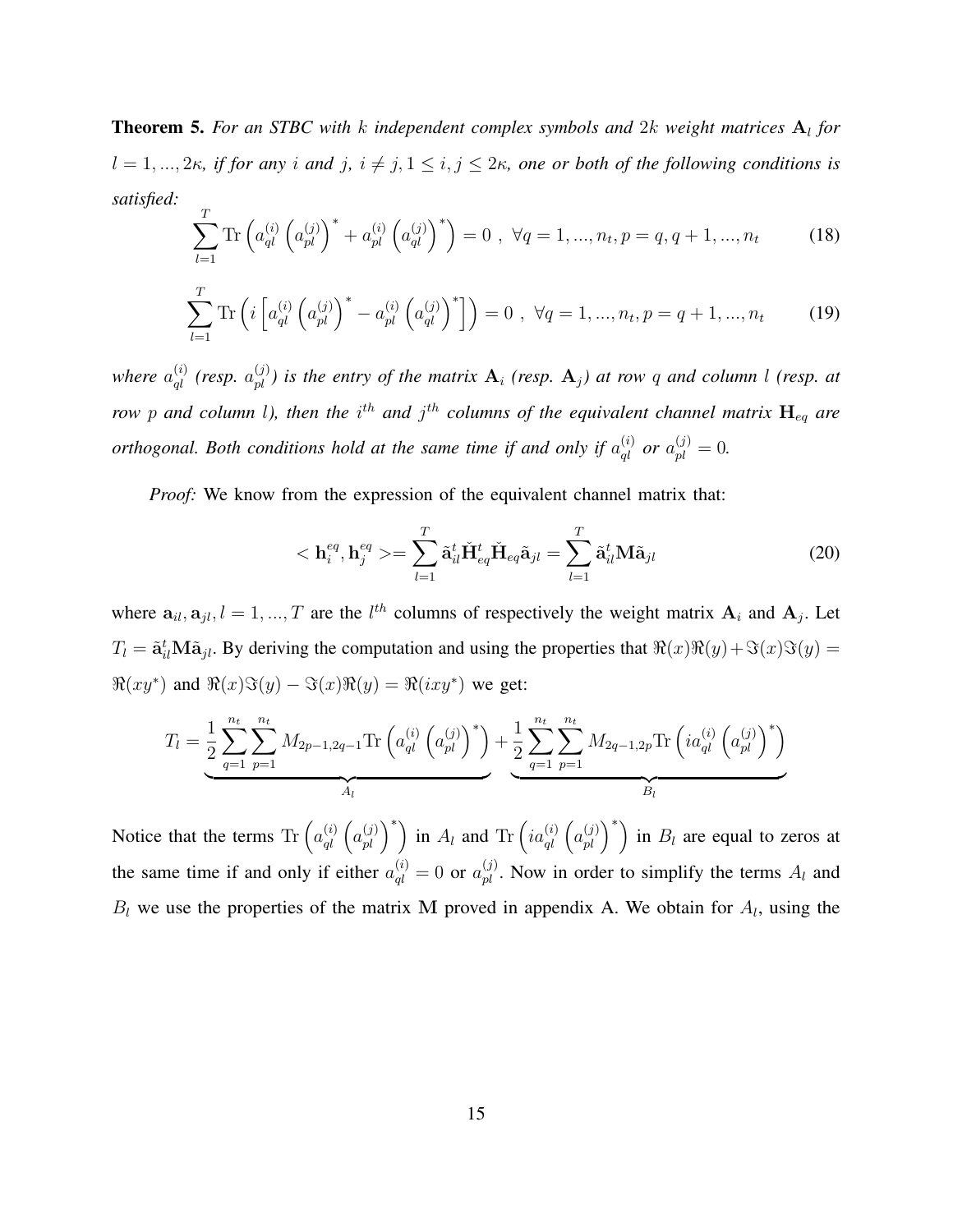symmetry of the matrix M, the following:

$$
A_{l} = \frac{1}{2} \sum_{q=1}^{n_{t}} M_{2q-1,2q-1} \text{Tr} \left( a_{ql}^{(i)} \left( a_{ql}^{(j)} \right)^{*} \right) + \frac{1}{2} \sum_{q=1}^{n_{t}} \sum_{p=1}^{n_{t}} M_{2q-1,2p-1} \text{Tr} \left( a_{ql}^{(i)} \left( a_{pl}^{(j)} \right)^{*} \right)
$$
  

$$
= \frac{1}{2} \sum_{q=1}^{n_{t}} M_{2q-1,2q-1} \text{Tr} \left( a_{ql}^{(i)} \left( a_{ql}^{(j)} \right)^{*} \right) + \frac{1}{2} \sum_{q=1}^{n_{t}} \sum_{p=q+1}^{n_{t}} M_{2q-1,2p-1} \text{Tr} \left( a_{ql}^{(i)} \left( a_{pl}^{(j)} \right)^{*} + a_{pl}^{(i)} \left( a_{ql}^{(j)} \right)^{*} \right)
$$

And for the term  $B_l$ , we use the symmetry of M and the properties that  $M_{2q-1,2q} = 0, \forall q = 1, ..., n_t$ and  $M_{2q-1,2p} = -M_{2q,2p-1}, \forall 1 ≤ q < p ≤ n_t$  and obtain:

$$
B_{l} = \frac{1}{2} \sum_{q=1}^{n_{t}} \sum_{\substack{p=1 \ p \neq q}}^{n_{t}} M_{2q-1,2p} \text{Tr} \left( i a_{ql}^{(i)} \left( a_{pl}^{(j)} \right)^{*} \right) = \frac{1}{2} \sum_{q=1}^{n_{t}} \sum_{p=q+1}^{n_{t}} M_{2q-1,2p} \text{Tr} \left( i \left[ a_{ql}^{(i)} \left( a_{pl}^{(j)} \right)^{*} - a_{pl}^{(i)} \left( a_{ql}^{(j)} \right)^{*} \right] \right)
$$

Г

The proof of the theorem follows given  $\langle \mathbf{h}_i^{eq} \rangle$  $e^{\epsilon q}, \mathbf{h}^{e q}_{j} >= \sum_{j}$ T  $_{l=1}$  $T_l$ .

Theorem 5 states a component-wise mutual orthogonality criterion involving the entries of weight matrices corresponding to column vectors of the equivalent channel matrix. In order to show the suboptimality of the HRQF-based approach, we first provide in the following lemma the design conditions we derive based on the mutual orthogonality property of weight matrices as proposed in Theorem (1) and compare them subsequently to the conditions considered in the HRQF-based method explaining why the latter does not allow to capture all the families of low-complexity ML decoding STBCs in contrast to our derived sufficient design conditions in Theorem 5.

Lemma 6. *Consider an STBC with* κ *independent complex information symbols and* 2κ *weight matrices*  $A_l$ ,  $l = 1, ..., 2\kappa$ . For any i and j,  $1 \le i, j \le 2k$  the matrices  $A_i$  and  $A_j$  are mutually *orthogonal, i.e. satisfy*  $A_iA_j^H + A_jA_i^H = 0_{n_t}$  *if and only if both following conditions are met:* 

$$
\sum_{l=1}^{T} \text{Tr} \left( a_{pl}^{(i)} \left( a_{ql}^{(j)} \right)^{*} \right) = 0 \ , \ \forall p = 1, ..., n_t \ ; \ q = p, ..., n_t \tag{21}
$$

$$
\sum_{l=1}^{T} \text{Tr} \left( i a_{pl}^{(i)} \left( a_{ql}^{(j)} \right)^{*} \right) = 0 \ , \ \forall p = 1, ..., n_t, q = p, ..., n_t \tag{22}
$$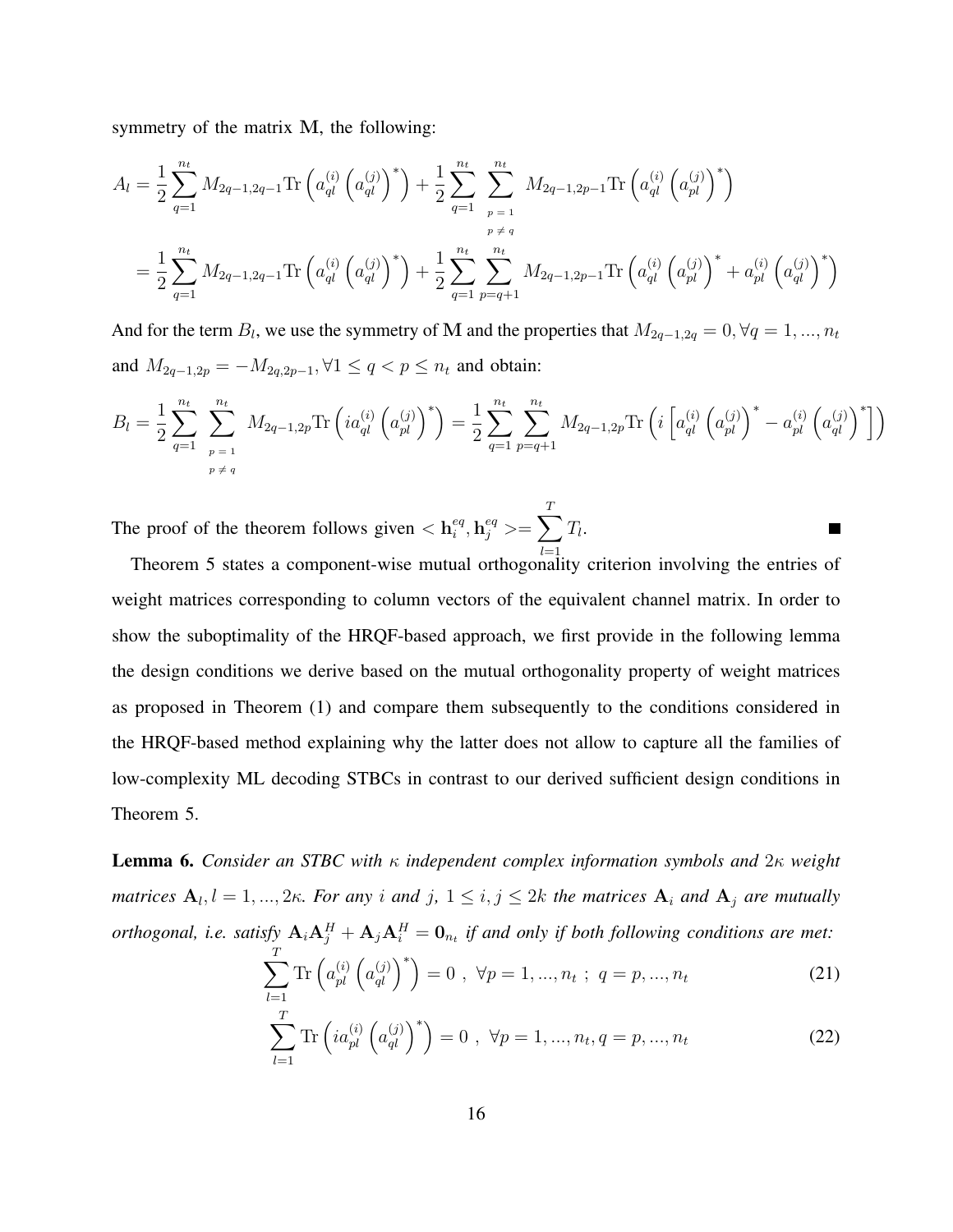*Proof:* We know from the properties of the ( $\check{\cdot}$ ) operation that  $\mathbf{A} = \mathbf{B}\mathbf{C} \Leftrightarrow \check{\mathbf{A}} = \check{\mathbf{B}}\check{\mathbf{C}}$ . Using this property, we have:

$$
\mathbf{A}_{i}\mathbf{A}_{j}^{H}+\mathbf{A}_{j}\mathbf{A}_{i}^{H}=\mathbf{0}_{n_{t}}\Leftrightarrow\check{\mathbf{A}}_{i}\left(\check{\mathbf{A}}_{j}\right)^{t}+\check{\mathbf{A}}_{j}\left(\check{\mathbf{A}}_{i}\right)^{t}=\mathbf{O}_{2n_{t}}\tag{23}
$$

Let the matrix  $V = \tilde{A}_i (\tilde{A}_j)^t + \tilde{A}_j (\tilde{A}_i)^t$ . Then, equation (23) is equivalent to  $V = 0_{2n_t}$ . V is symmetric and its entries are given by:

$$
V_{2p-1,2p-1} = V_{2p,2p} = \sum_{l=1}^{T} \text{Tr} \left( a_{pl}^{(i)} \left( a_{pl}^{(j)} \right)^{*} \right) , \ \forall p = 1... , n_t
$$
  

$$
V_{2p-1,2q} = V_{2p,2q-1} = \sum_{l=1}^{T} \text{Tr} \left( i a_{pl}^{(i)} \left( a_{ql}^{(j)} \right)^{*} \right) , \ \forall p = 1,... , n_t ; \ q = p + 1,... , n_t
$$
  

$$
V_{2p-1,2q-1} = V_{2p,2q} = \sum_{l=1}^{T} \text{Tr} \left( a_{pl}^{(i)} \left( a_{ql}^{(j)} \right)^{*} \right) , \ p = 1,... , n_t ; \ q = p + 1,... , n_t
$$

Having the matrix  $V$  equal to 0 ends the proof.

Now for what concerns the design criteria proposed in literature based on HR-theory and the HRQF matrix, authors in [28], [30] and mainly in Theorem 2 in [17] provide a sufficient condition and use in their proof that if  $A_iA_j^H + A_jA_i^H = 0_{n_t}$  then the matrix  $\tilde{A}_i(\tilde{A}_j)^t$  is skew-symmetric, thus its diagonal elements are zeros. Accordingly, the conditions to obtain orthogonality between the corresponding columns of the equivalent channel matrix are given by:  $V_{2p-1,2p-1} = V_{2p,2p} = \sum_{l=1}^{T} \text{Tr} \left( a_{pl}^{(i)} \left( a_{pl}^{(j)} \right)^* \right) = 0.$ 

Thus, compared to the conditions proposed in Lemma 6, we can easily deduce the suboptimality of these conditions: first the sufficient conditions consider only the diagonal elements, second, even the criteria derived in Lemma 6 impose conditions more than required to obtain orthogonality between two columns in the equivalent channel matrix as proposed using the HR mutual orthogonality and HRQF approach. These criteria capture the summation of the trace forms of the components  $a_{pl}^{(i)}$   $\left(a_{pl}^{(j)}\right)^*$  and impose that this summation be zero. However, as proved in Theorem 5, in order to have the  $i^{th}$  and  $j^{th}$  columns of  $H_{eq}$  orthogonal, it is sufficient to have the crossed trace forms for  $\left(a_{pl}^{(i)}\left(a_{pl}^{(j)}\right)^* \pm a_{ql}^{(i)}\left(a_{pl}^{(j)}\right)^*\right)$  equal to 0. In such cases, the HR mutual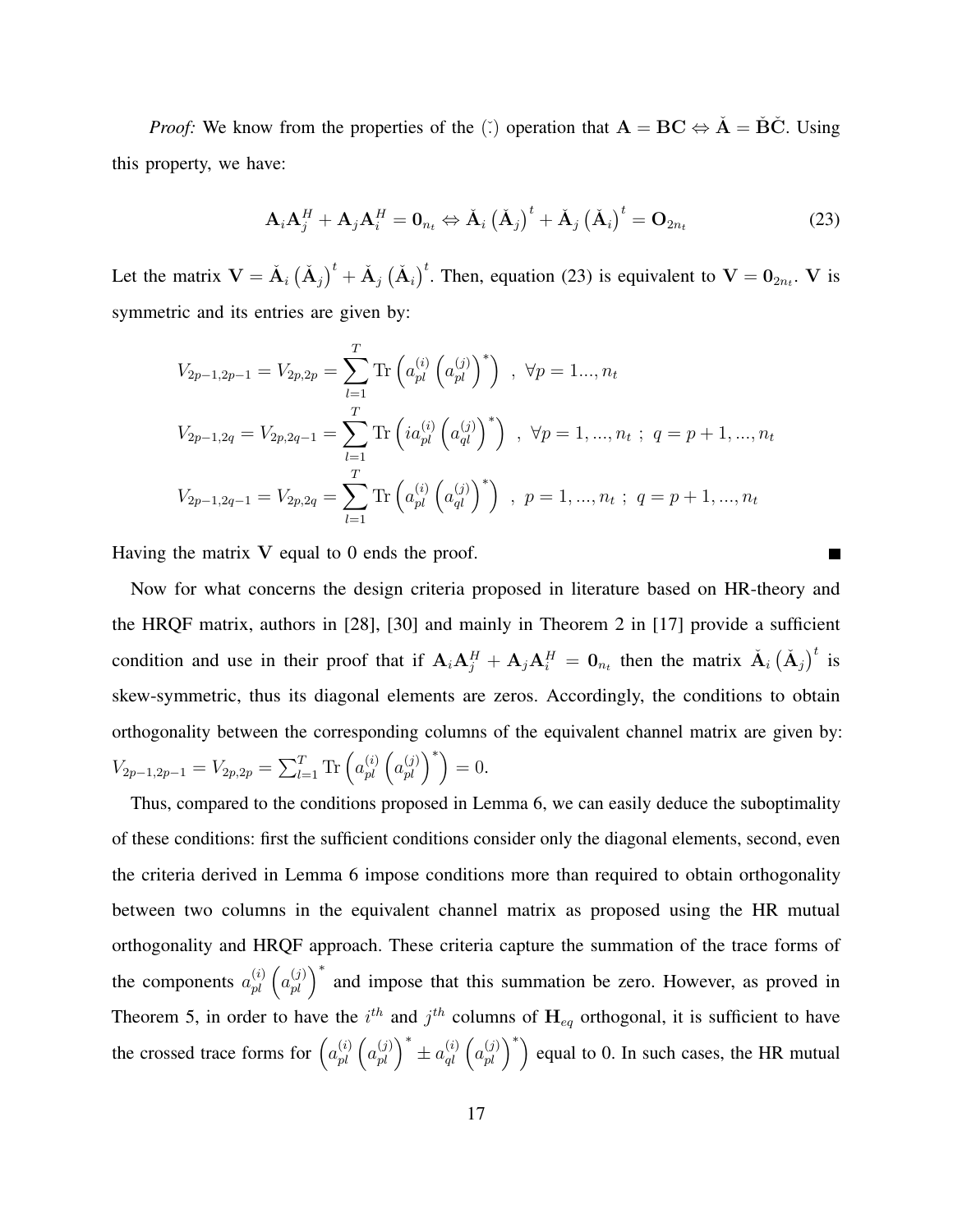orthogonality is satisfied and the entry  $U_{ij}$  of the HRQF matrix is equal to 0 without having orthogonality of columns  $i$  and  $j$  of the equivalent channel matrix and thus the corresponding entry in the R matrix  $R_{ij} \neq 0$ .

Having derived the sufficient design criteria for having orthogonality of columns in the equivalent channel matrix, we apply these conditions and show that these criteria are enough to determine the FSD complexity of an STBC, prove that the FSD complexity depends only on the weight matrices and their ordering and not on the channel matrix or the number of receive antennas. We start our study with the class of multi-group decodable codes.

Lemma 7. *Let an STBC with* κ *independent complex symbols and* 2κ *weight matrices. If there exists an ordered partition of*  $\{1, 2, ..., 2\kappa\}$  *into g non empty subsets*  $\Gamma_1, ..., \Gamma_g$  *such that at least one of the following conditions is satisfied:*

$$
\sum_{l=1}^{T} \text{Tr} \left( a_{ql}^{(i)} \left( a_{pl}^{(j)} \right)^* + a_{pl}^{(i)} \left( a_{ql}^{(j)} \right)^* \right) = 0 \ , \ \forall q = 1, ..., n_t, p = q, q+1, ..., n_t \tag{24}
$$

$$
\sum_{l=1}^{T} \text{Tr} \left( i \left[ a_{ql}^{(i)} \left( a_{pl}^{(j)} \right)^* - a_{pl}^{(i)} \left( a_{ql}^{(j)} \right)^* \right] \right) = 0 \ , \ \forall q = 1, ..., n_t, p = q + 1, ..., n_t \tag{25}
$$

*whenever*  $i \in \Gamma_m$  *and*  $j \in \Gamma_n$  *and*  $m \neq n$ , *then the code is* g−*group sphere decodable.* 

*Proof:* Let R be the matrix obtained from the QR decomposition of the equivalent channel matrix  $H_{eq} = QR$ . In order to show that the code is g-group decodable, we need to show that  $R_{ij} = 0$  whenever  $i \in \Gamma_m$  and  $j \in \Gamma_n$  and  $m \neq n$ . We know from theorem 5 that if equations (24) and (25) are satisfied, then the  $i^{th}$  and  $j^{th}$  columns of  $H_{eq}$  are orthogonal, i.e.  $\langle h_i^{eq} \rangle$  $e^{eq}_{i}, \mathbf{h}^{eq}_{j} >= 0.$ Let  $L_u = \sum_{v=1}^u |\Gamma_v|$  where  $u = 1, 2, ..., g$  and  $L_0 = 0$ . For any group  $\Gamma_u$ , we need to show that  $R_{ij} = 0$  for  $L_{u-1} + 1 \le i \le L_u$  and  $L_u + 1 \le j \le 2\kappa$ . The proof is performed by induction. Consider the first group  $\Gamma_1$ . We have, for  $1 \le i \le L_1$  and any  $L_1 + 1 \le j \le 2\kappa$ :

$$
\sum_{l=1}^{T} \text{Tr} \left( a_{ql}^{(i)} \left( a_{pl}^{(j)} \right)^* + a_{pl}^{(i)} \left( a_{ql}^{(j)} \right)^* \right) = 0 \ , \ \forall q = 1, ..., n_t, p = q, q+1, ..., n_t \tag{26}
$$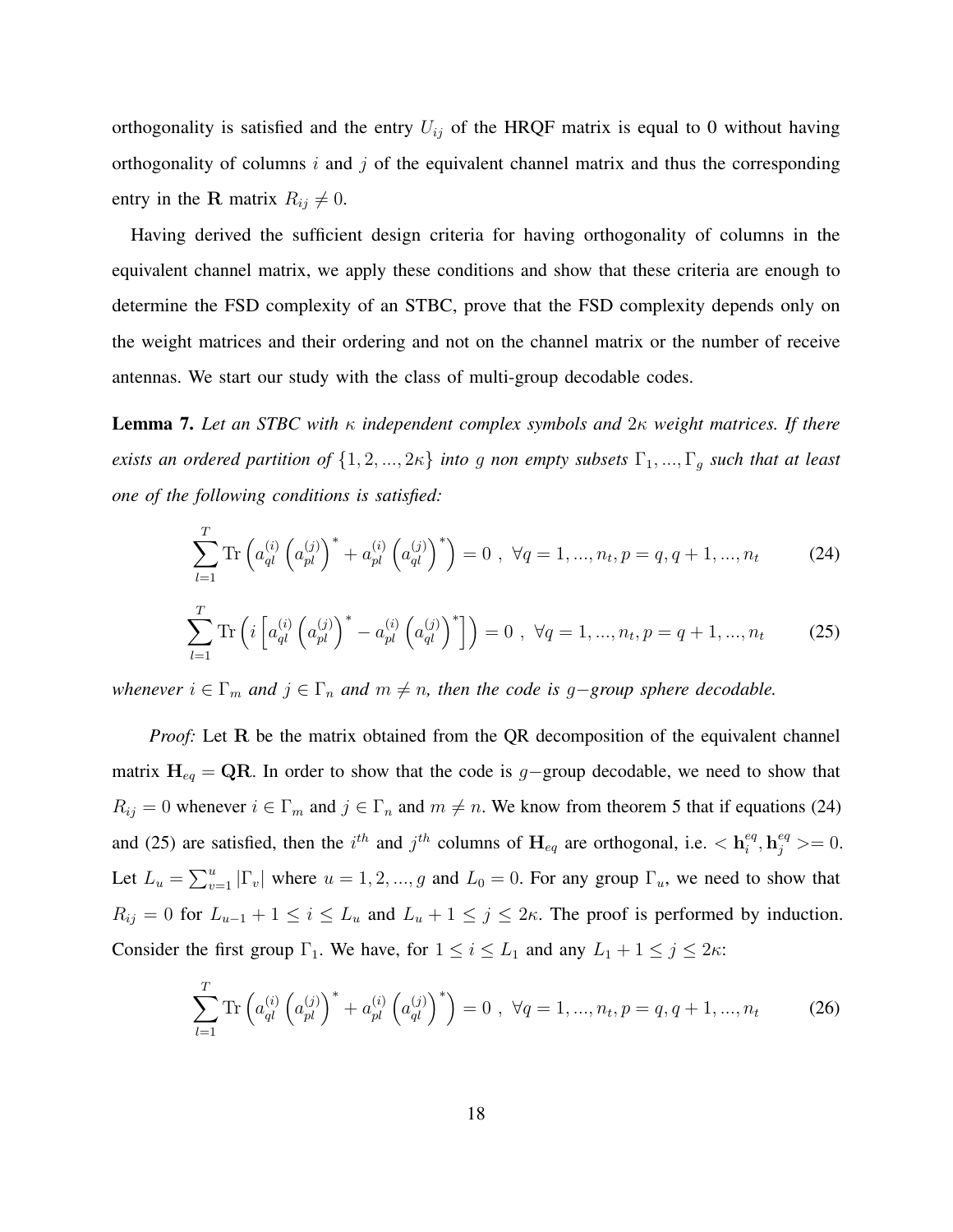$$
\sum_{l=1}^{T} \text{Tr} \left( i \left[ a_{ql}^{(i)} \left( a_{pl}^{(j)} \right)^* - a_{pl}^{(i)} \left( a_{ql}^{(j)} \right)^* \right] \right) = 0 \, , \, \forall q = 1, ..., n_t, p = q + 1, ..., n_t \tag{27}
$$

We need to show that  $R_{ij} = 0$ . For  $i = 1$  and any  $j \ge L_1 + 1$ , we have:

$$
R_{1j} = \langle \mathbf{q}_1, \mathbf{h}_j^{eq} \rangle = \frac{1}{\|\mathbf{h}_1^{eq}\|} \langle \mathbf{h}_1^{eq}, \mathbf{h}_j^{eq} \rangle = 0 \tag{28}
$$

given that  $q_1 = \frac{1}{\ln e}$  $\frac{1}{\|\mathbf{h}^{eq}_1\|} \mathbf{h}^{eq}_1$  $_{1}^{eq}$  and equations (26) and (27) are satisfied. Now let the induction hypothesis be true, i.e. let  $\langle \mathbf{q}_k, \mathbf{h}_j^{eq} \rangle = 0$  for all  $k \langle i \rangle$  for any i such that  $1 \leq i \leq L_1$ . We have:

$$
\langle \mathbf{q}_i, \mathbf{h}_j^{eq} \rangle = \frac{1}{\Vert \mathbf{r}_i \Vert} \left[ \langle \mathbf{h}_i^{eq}, \mathbf{h}_j^{eq} \rangle - \sum_{k=1}^{i-1} \langle \mathbf{q}_k, \mathbf{h}_i^{eq} \rangle \langle \mathbf{q}_k, \mathbf{h}_j^{eq} \rangle \right] = 0
$$

Given that  $\langle \mathbf{h}_i^{eq} \rangle$  $\mathbf{e}_i^{eq}$ ,  $\mathbf{h}_j^{eq}$  > from the conditions in equations (24) and (25) and  $\langle \mathbf{q}_k, \mathbf{h}_i^{eq} \rangle = 0$  for  $k < i$  by induction hypothesis. Now we consider the  $t^{th}$  group  $\Gamma_t$ . Let the induction hypothesis hold for all groups  $1, 2, ..., t - 1$ . Consider  $R_{ij}$  with  $L_{t-1} + 1 \le i \le L_t$  and  $L_t + 1 \le j \le 2\kappa$ . We have,

$$
R_{ij} = \langle \mathbf{q}_i, \mathbf{h}_j^{eq} \rangle = \frac{1}{\|\mathbf{r}_i\|} \left[ \langle \mathbf{h}_i^{eq} - \sum_{k=1}^{i-1} \langle \mathbf{q}_k, \mathbf{h}_i^{eq} \rangle \mathbf{q}_k, \mathbf{h}_j^{eq} \rangle \right]
$$

$$
= \frac{1}{\|\mathbf{r}_i\|} \left[ \langle \mathbf{h}_i^{eq}, \mathbf{h}_j^{eq} \rangle - \sum_{k=1}^{i-1} \langle \mathbf{q}_k, \mathbf{h}_i^{eq} \rangle \langle \mathbf{q}_k, \mathbf{h}_j^{eq} \rangle \right] = 0 \tag{29}
$$

given that  $\langle \mathbf{h}_i^{eq} \rangle$  $\epsilon_i^{eq}$ ,  $\mathbf{h}_j^{eq}$  >= 0 from conditions in equations (24) and (25) and <  $\mathbf{q}_k$ ,  $\mathbf{h}_i^{eq}$  >= 0 for  $k < i$  by the induction hypothesis.  $\blacksquare$ 

Example 5: we aim here, through the example of the ABBA code, to validate our lemma 7 for multi-group codes construction. For this purpose and given the codeword matrix in equation (10), we need first to explicitly write the weight matrices of the ABBA code. As the symbols  $x_i$ ,  $i = 1, \ldots, 4$  are reals, they correspond to real and imaginary parts of a 2 encoded complexvalued symbols  $s_1$  and  $s_2$  as:  $x_1 = \Re(s_1)$ ,  $x_2 = \Im(s_1)$ ,  $x_3 = \Re(s_2)$ ,  $x_4 = \Im(s_2)$ . Accordingly, the codeword matrix can be written as:

$$
\mathbf{X}_{ABBA} = \begin{bmatrix} \Re(s_1) + i \Im(s_2) & -\Im(s_1) + i \Re(s_2) \\ -\Im(s_1) + i \Re(s_2) & \Re(s_1) + i \Im(s_2) \end{bmatrix} = \Re(s_1) \mathbf{A}_1 + \Im(s_1) \mathbf{A}_2 + \Re(s_2) \mathbf{A}_3 + i \Im(s_2) \mathbf{A}_4
$$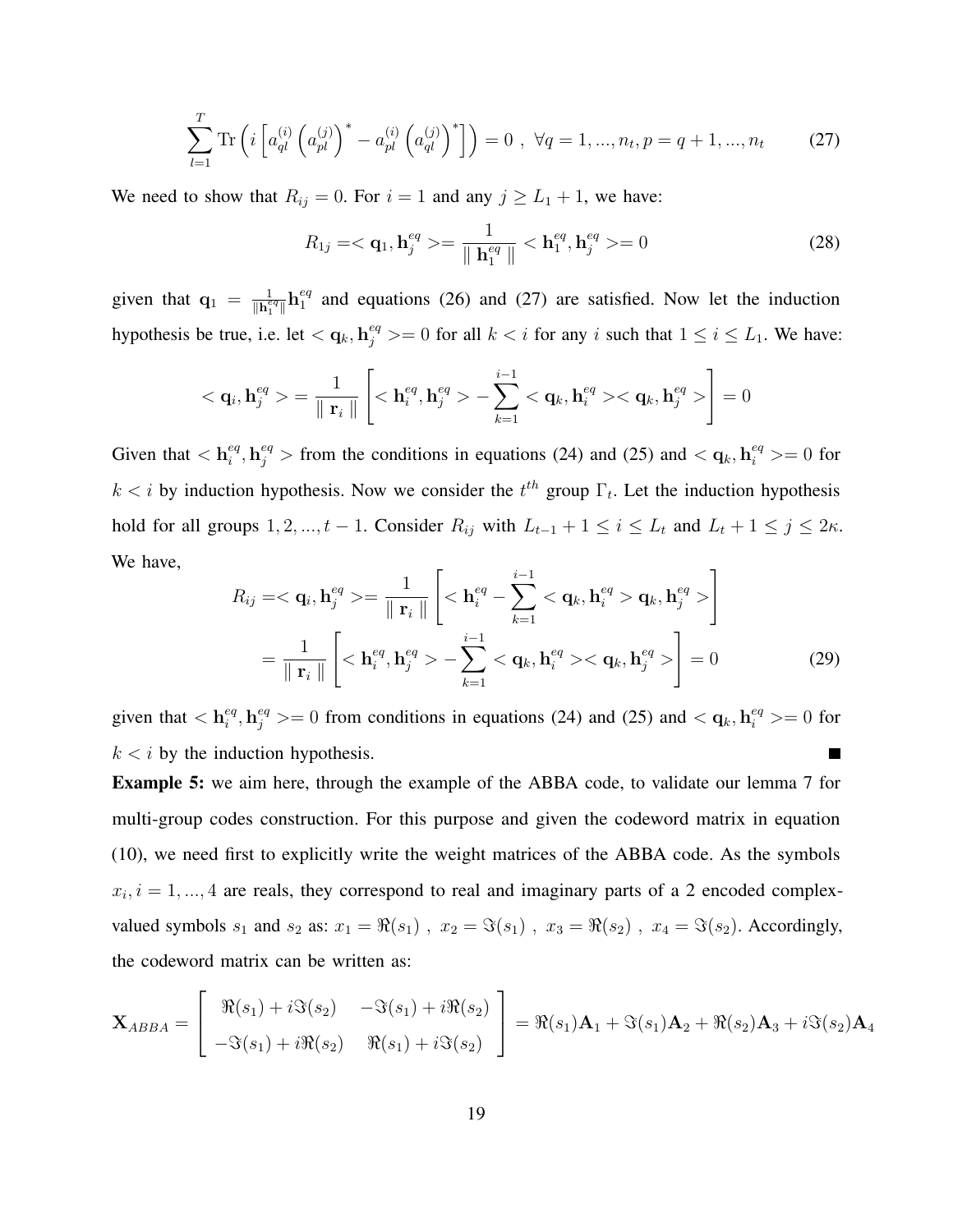Then the 4 weight matrices are given by:

$$
\mathbf{A}_1 = \begin{bmatrix} 1 & 0 \\ 0 & 1 \end{bmatrix}, \ \mathbf{A}_2 = \begin{bmatrix} 0 & -1 \\ -1 & 0 \end{bmatrix}, \ \mathbf{A}_3 = \begin{bmatrix} 0 & i \\ i & 0 \end{bmatrix}, \ \mathbf{A}_4 = \begin{bmatrix} i & 0 \\ 0 & i \end{bmatrix}
$$
(30)

Now, in order to determine the zero structure of the corresponding R matrix, we check the design conditions according to the lemma (7). We have the following:

$$
\{A_1, A_3\} : l = 1 : \text{Tr} (1(0)^*) = 0, \text{Tr} (0(i)^*) = 0, \text{Tr} (1(i)^* + 0(0)^*) = 0
$$

$$
l = 2 : \text{Tr} (0(i)^*) = 0, \text{Tr} (1(0)^*) = 0, \text{Tr} (0(0)^* + 1(i)^*) = 0
$$

$$
\{A_1, A_4\} : l = 1 : \text{Tr} (1(i)^*) = 0, \text{Tr} (0(0)^*) = 0, \text{Tr} (1(0)^* + 0(i)^*) = 0
$$

$$
l = 2 : \text{Tr} (0(0)^*) = 0, \text{Tr} (1(i)^*) = 0, \text{Tr} (0(i)^* + 1(0)^*) = 0
$$

$$
\{A_2, A_3\} : l = 1 : \text{Tr}(0(0)^*) = 0, \text{Tr}((-1)(i)^*) = 0, \text{Tr}(0(i)^* + (-1)(0)^*) = 0
$$

$$
l = 2 : \text{Tr}((-1)(i)^*) = 0, \text{Tr}(0(0)^*) = 0, \text{Tr}((-1)(0)^* + 0(i)^*) = 0
$$

$$
\{A_2, A_4\} : l = 1 : \text{Tr}(0(i)^*) = 0, \text{Tr}((-1)(0)^*) = 0, \text{Tr}(0(0)^* + (-1)(i)^*) = 0
$$

$$
l = 2 : \text{Tr}((-1)(0)^*) = 0, \text{Tr}(0(i)^*) = 0, \text{Tr}((-1)(i)^* + 0(0)^*) = 0
$$

Notice that for each couple of matrices, the individual trace forms are equal to zero for each of the columns  $l = 1$  and  $l = 2$ , thus the summation of the trace forms over the two columns is equal to zero which validates the conditions of (7). Thus, there exists an ordered partition of  $\{1, ..., 4\}$  into 2 non-empty subsets  $\Gamma_1 = \{A_1, A_2\}$  and  $\Gamma_2 = \{A_3, A_4\}$  such that for all  $l = 1, 2$ the conditions of equation (24) are satisfied, then the code is 2−group decodable. This zero structure confirms the form of the matrix  $R$  plotted through figure (1) obtained via simulations.

Lemma 8. *Let an STBC with* κ *independent complex symbols and* 2κ *weight matrices. If there exists a partition of*  $\{1, 2, ..., L\}$  *where*  $L \leq 2\kappa$  *into* g *non empty subsets*  $\Gamma_1, \Gamma_2, ..., \Gamma_g$  *such that:*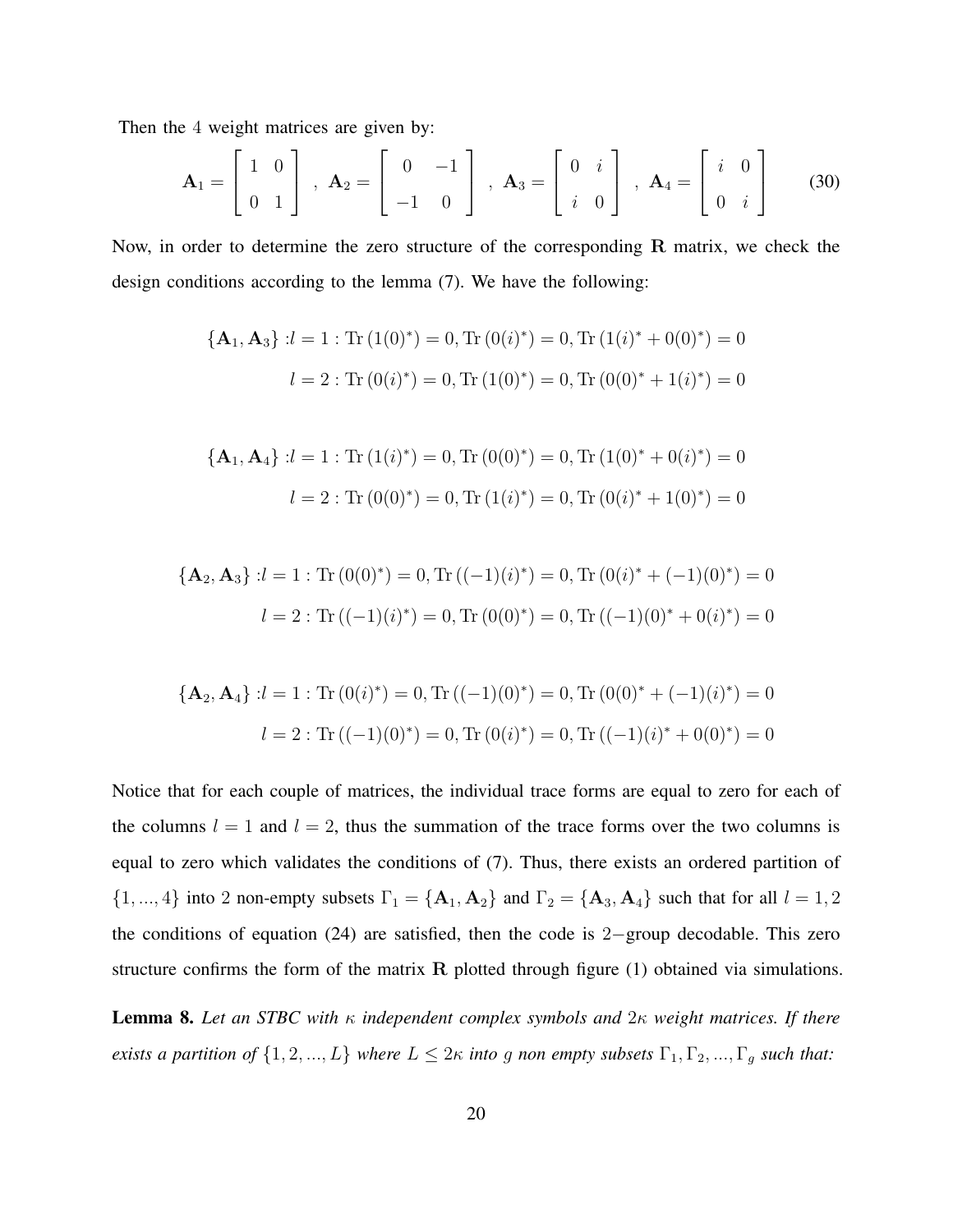$$
\sum_{l=1}^{T} \text{Tr} \left( a_{ql}^{(i)} \left( a_{pl}^{(j)} \right)^* + a_{pl}^{(i)} \left( a_{ql}^{(j)} \right)^* \right) = 0 \ , \ \forall q = 1, ..., n_t, p = q, q + 1, ..., n_t \tag{31}
$$

$$
\sum_{l=1}^{T} \text{Tr} \left( i \left[ a_{ql}^{(i)} \left( a_{pl}^{(j)} \right)^* - a_{pl}^{(i)} \left( a_{ql}^{(j)} \right)^* \right] \right) = 0 \ , \ \forall q = 1, ..., n_t, p = q + 1, ..., n_t \tag{32}
$$

*whenever*  $i \in \Gamma_m$  *and*  $j \in \Gamma_n$  *and*  $m \neq n$ *, then the code is fast decodable.* 

*Proof:* The proof follows from the proof of Lemma (7) by replacing  $2\kappa$  with L in the ordered partition.  $\blacksquare$ 

Example 6: we aim in this example to illustrate the above lemma through the example of the Silver code described in example 2. The 8 weight matrices are given by:

$$
\mathbf{A}_1 = \begin{bmatrix} 1 & 0 \\ 0 & 1 \end{bmatrix}, \mathbf{A}_2 = \begin{bmatrix} i & 0 \\ 0 & -i \end{bmatrix}, \mathbf{A}_3 = \begin{bmatrix} 0 & -1 \\ 1 & 0 \end{bmatrix}, \mathbf{A}_4 = \begin{bmatrix} 0 & i \\ i & 0 \end{bmatrix}
$$
  
\n
$$
\mathbf{A}_5 = \begin{bmatrix} U_{11} & -U_{21}^* \\ -U_{21} & -U_{11}^* \end{bmatrix}, \mathbf{A}_6 = \begin{bmatrix} iU_{11} & iU_{21}^* \\ -iU_{21} & iU_{11}^* \end{bmatrix}, \mathbf{A}_7 = \begin{bmatrix} U_{12} & -U_{22}^* \\ -U_{22} & -U_{12}^* \end{bmatrix}, \mathbf{A}_8 = \begin{bmatrix} iU_{12} & iU_{22}^* \\ -iU_{22} & iU_{12}^* \end{bmatrix}
$$
  
\nwith  $U_{11} = \frac{1}{\sqrt{7}} (1 + i), U_{12} = \frac{1}{\sqrt{7}} (-1 + 2i), U_{21} = \frac{1}{\sqrt{7}} (1 + 2i) = -U_{12}^*, U_{22} = \frac{1}{\sqrt{7}} (1 - i) = U_{11}^*.$  Now, in order to determine the zero structure of the corresponding **R** matrix, we check the design conditions according to lemma (8). We distinguish two parts. For the first part, the conditions in equation (31) are met as follows:

$$
\{A_1, A_2\} \ l = 1 : \text{Tr} (1(i)^*) = 0, \text{Tr} (0(0)^*) = 0, \text{Tr} (1(0)^* + 0(i)^*) = 0
$$

$$
l = 2 : \text{Tr} (0(0)^*) = 0, \text{Tr} (1(-i)^*) = 0, \text{Tr} (0(-i)^* + 1(0)^*) = 0
$$

$$
\{A_1, A_4\} \ l = 1 : \text{Tr} (1(0)^*) = 0, \text{Tr} (0(i)^*) = 0, \text{Tr} (1(i)^* + 0(0)^*) = 0
$$

$$
l = 2 : \text{Tr} (0(i)^*) = 0, \text{Tr} (1(0)^*) = 0, \text{Tr} (0(0)^* + 1(i)^*) = 0
$$

$$
\{A_2, A_3\} \ l = 1 : \text{Tr}\,(i(0)^*) = 0, \text{Tr}\,(0(1)^*) = 0, \text{Tr}\,(i(1)^* + 0(0)^*) = 0
$$
\n
$$
l = 2 : \text{Tr}\,(0(-1)^*) = 0, \text{Tr}\,((-i)(0)^*) = 0, \text{Tr}\,(0(0)^* + (-i)(-1)^*) = 0
$$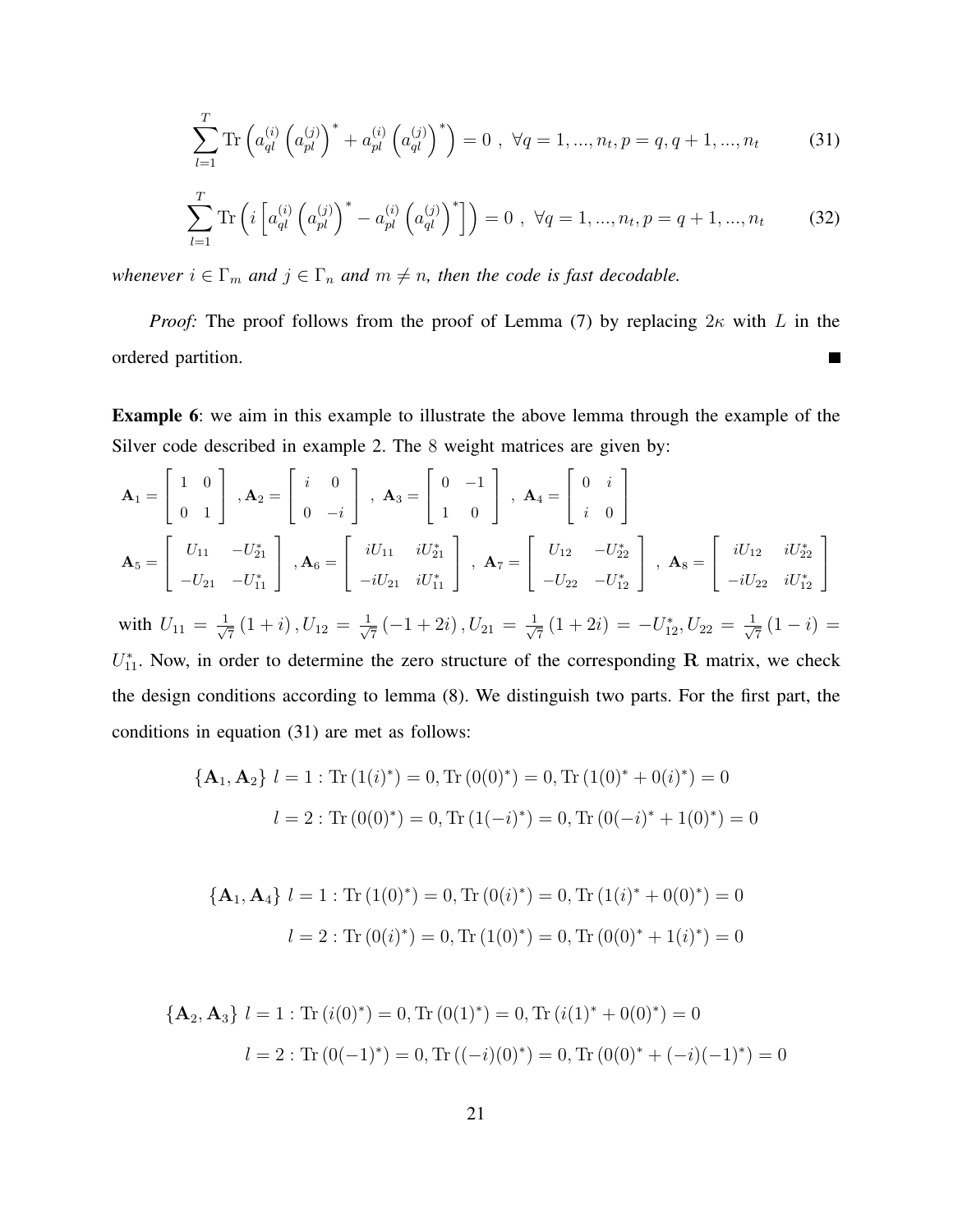$$
\{A_3, A_4\} \ l = 1 : \text{Tr}(0(0)^*) = 0, \text{Tr}(1(i)^*) = 0, \text{Tr}(0(i)^* + 1(0)^*) = 0
$$
\n
$$
l = 2 : \text{Tr}((-1)(i)^*) = 0, \text{Tr}(0(0)^*) = 0, \text{Tr}((-1)(0)^* + 0(i)^*) = 0
$$

$$
\begin{aligned} \{ \mathbf{A}_5, \mathbf{A}_6 \} \ \ l &= 1: \text{Tr} \left( U_{11}(iU_{11})^* \right) = 0, \text{Tr} \left( (-U_{21})(-iU_{21})^* \right) = 0, \text{Tr} \left( U_{11}(-iU_{21})^* + (-U_{21})(iU_{11})^* \right) = 0 \\ l &= 2: \text{Tr} \left( (-U_{21})^* (-iU_{21})^* \right) = 0, \text{Tr} \left( (-U_{11})^* (-iU_{11})^* \right) = 0, \text{Tr} \left( (-U_{21})^* (-iU_{11})^* + (-U_{11}^*) (-iU_{21})^* \right) = 0 \end{aligned}
$$

$$
\{\mathbf{A}_7, \mathbf{A}_8\} \quad l = 1: \text{Tr} \left( U_{12} (i U_{12})^* \right) = 0, \text{Tr} \left( (-U_{22}) (-i U_{22})^* \right) = 0, \text{Tr} \left( U_{12} (-i U_{22})^* + (-U_{22}) (i U_{12})^* \right) = 0
$$
\n
$$
l = 2: \text{Tr} \left( (-U_{22})^* (-i U_{22})^* \right) = 0, \text{Tr} \left( (-U_{12})^* (-i U_{12}) \right) = 0, \text{Tr} \left( (-U_{22})^* (-i U_{12}) + (-U_{12}^*) (-i U_{22}) \right) = 0
$$

Then, for the second part, conditions in equation (32) are satisfied according to:

$$
\{A_1, A_3\} \ l = 1 : \mathrm{Tr} \ (i \ [1(1)^* - 0(0)^*]) = 0 \ ; \ l = 2 : \mathrm{Tr} \ (i \ [0(0)^* - 1(-1)^*]) = 0
$$

$$
\{A_2, A_4\} \ l = 1 : \mathrm{Tr} \ (i \ [i(i)^* - 0(0)^*]) = 0 \ ; \ l = 2 : \mathrm{Tr} \ (i \ [0(0)^* - (-i)(i)^*]) = 0
$$

Notice that for each couple of the above analyzed matrices, the individual trace forms are equal to zero for each of the columns  $l = 1$  and  $l = 2$ , thus the summation of the trace forms over the two columns is equal to zero. For the remaining matrices we have the following:

$$
\{A_5, A_7\} \quad l = 1, 2:
$$
\n
$$
\text{Tr}\left(i\left[-U_{11}U_{22}^* + U_{21}U_{12}^*\right] + i\left[U_{21}^*U_{12} - U_{11}^*U_{22}\right]\right) = \text{Tr}\left(-i\left[U_{11}U_{22}^* + U_{11}^*U_{22}\right] + i\left[U_{21}U_{12}^* + U_{21}^*U_{12}\right]\right) = 0
$$

$$
\{A_5, A_8\} \ l = 1, 2:
$$
\n
$$
\text{Tr}\left(i\left[U_{11}(iU_{22}^*) + U_{21}(-iU_{12}^*)\right] + i\left[(-U_{21}^*)(-iU_{12}) - (-U_{11}^*)(-iU_{22})\right]\right) = \text{Tr}\left(-\left[U_{11}U_{22}^* - U_{11}^*U_{22}\right] - \left[U_{21}^*U_{12} - U_{21}U_{12}^*\right]\right) = 0
$$

$$
\{A_6, A_7\} \, l = 1, 2:
$$
\n
$$
\text{Tr}\left(i\left[iU_{11}(-U_{22}^*) - (-iU_{21})(U_{12}^*)\right] + i\left[(iU_{21}^*)(-U_{12}) - (iU_{11}^*)(-U_{22})\right]\right) = \text{Tr}\left(-\left[U_{11}U_{22}^* - U_{11}^*U_{22}\right] - \left[U_{21}U_{12}^* - U_{21}^*U_{12}\right]\right) = 0
$$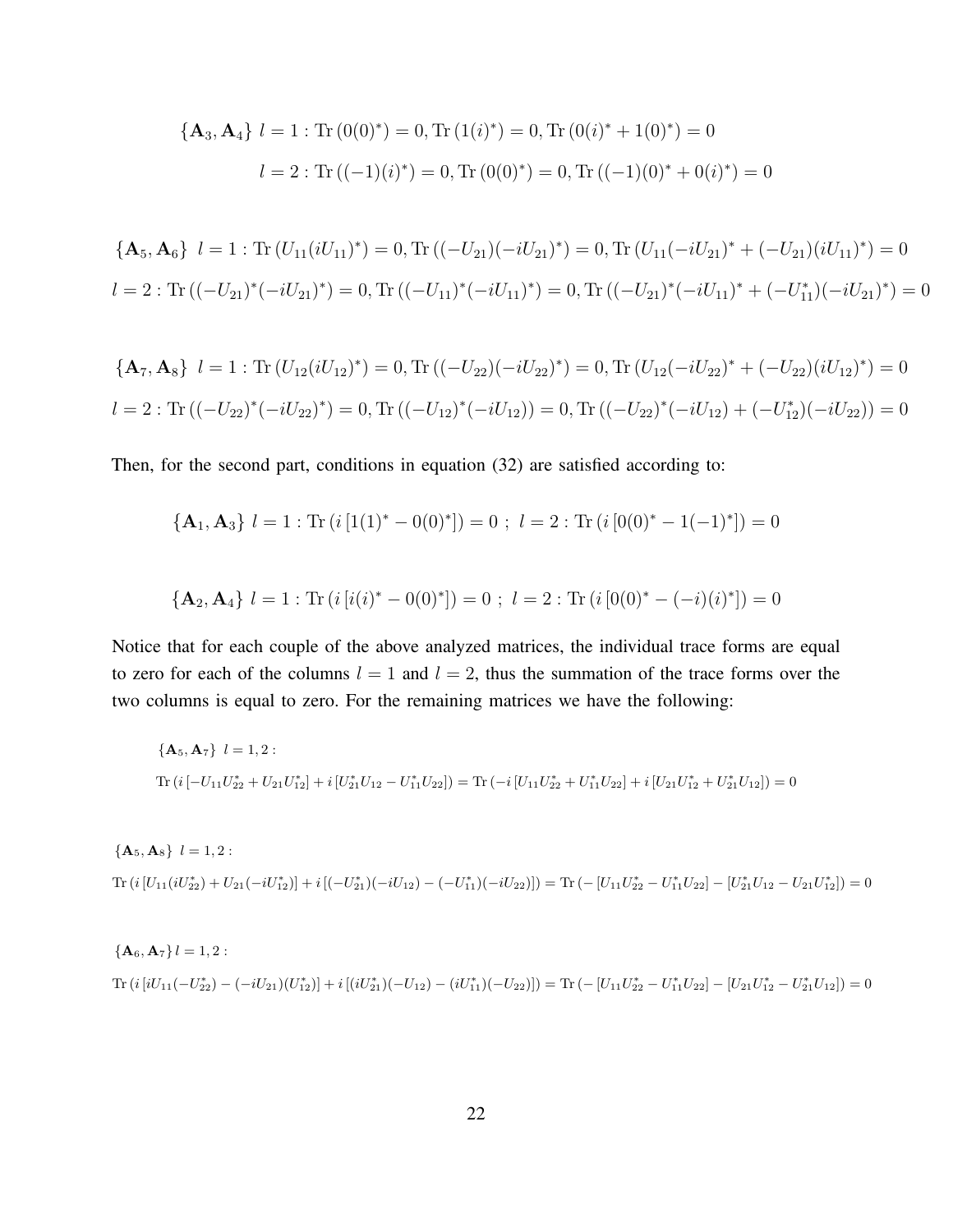$$
\{\mathbf A_6, \mathbf A_8\} \, l = 1, 2:
$$
\n
$$
\text{Tr}\left(i\left[iU_{11}(iU_{22}^*) + (iU_{21})(-iU_{12}^*)\right] + i\left[(iU_{21}^*)(-iU_{12}) - (iU_{11}^*)(-iU_{22})\right]\right) = \text{Tr}\left(-i\left[U_{11}U_{22}^* + U_{11}^*U_{22}\right] + i\left[U_{21}U_{12}^* + U_{21}^*U_{12}\right]\right) = 0
$$

The second group of weight matrices satisfy the conditions of equation (32). We deduce the zero structure of the R matrix corresponding to the Silver code as depicted in figure 2.

Remark 2. *The Silver code is an example of fast decodable codes and particularly Block orthogonal code. In order to illustrate the suboptimality of the HRQF-based method, we check the conditions in Lemma (6) for the matrices*  $\{A_5, A_7\}$ *. We notice that the condition of equation (21) for*  $p = 1, q = 2$  *is not satisfied since*  $\text{Tr} (U_{11}(-U_{22})^* + (U_{21}^*U_{12})) \neq 0$ *. Using the HRQF-based method in this case, the corresponding entry in the HRQF matrix is equal to zero while the corresponding value in the matrix* R *is different from zero. The zero structure of the* R *matrix is not then fully determined by the HRQF-based design criteria.*

Lemma 9. *Let an STBC with* κ *independent complex symbols,* 2κ *weight matrices and HRQF matrix* U. If there exists a partition of  $\{1, 2, ..., L\}$  where  $L \leq 2\kappa$  *into* g non empty subsets  $\Gamma_1, \Gamma_2, ..., \Gamma_g$  *with cardinalities*  $\kappa_1, ..., \kappa_g$  *such that* 

$$
\sum_{l=1}^{T} \text{Tr} \left( a_{ql}^{(i)} \left( a_{pl}^{(j)} \right)^* + a_{pl}^{(i)} \left( a_{ql}^{(j)} \right)^* \right) = 0 \ , \ \forall q = 1, ..., n_t, p = q, q+1, ..., n_t \tag{33}
$$

$$
\sum_{l=1}^{T} \text{Tr} \left( i \left[ a_{ql}^{(i)} \left( a_{pl}^{(j)} \right)^* - a_{pl}^{(i)} \left( a_{ql}^{(j)} \right)^* \right] \right) = 0 \ , \ \forall q = 1, ..., n_t, p = q + 1, ..., n_t \tag{34}
$$

*whenever*  $i \in \Gamma_m$  *and*  $j \in \Gamma_n$  *and*  $m \neq n$ *, and if any group*  $\Gamma_i$  *admits fast decodability, then the code is fast group decodable.*

*Proof:* The proof follows from the proofs of Lemmas (7) and (8). **The Second Service** 

The last class of codes studied in this work is the Block orthogonal family. We provide in the following lemma sufficient design criteria for STBCs to be Block Orthogonal of parameters  $(\Gamma, k, \gamma).$ 

**Lemma 10.** Let the R matrix of an STBC with weight matrices  $\{A_1, ..., A_L\}$  and  $\{B_1, ..., B_l\}$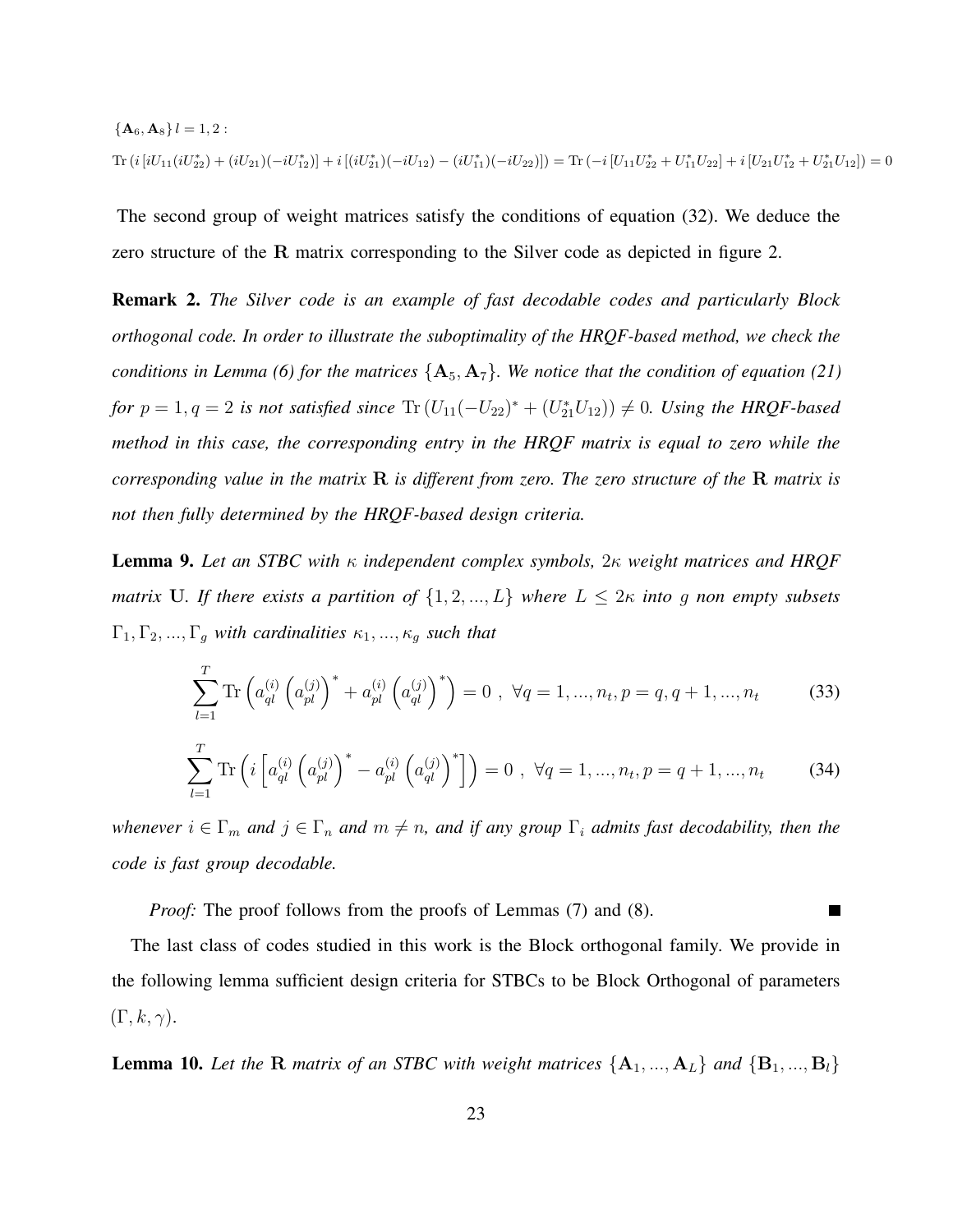*be* R =  $\sqrt{ }$  $\overline{1}$  $\mathbf{R}_{1}$   $\mathbf{E}% _{1}$  $\mathbf{0} \quad \mathbf{R}_2$ 1 *, where*  $\mathbf{R}_1$  *is an*  $L \times L$  *upper triangular block-orthogonal matrix with parameters*  $(\Gamma - 1, k, \gamma)$ *,* **E** *is an*  $L \times l$  *matrix and*  $\mathbb{R}_2$  *is an*  $l \times l$  *upper triangular matrix. The STBC will be block orthogonal with parameters* (Γ, k, γ) *if the following conditions are satisfied:*

• If there exists an ordered partition of the set of matrices  ${B_1, ..., B_l}$  into k non empty *subsets*  $S_1, ..., S_k$  *each of cardinality*  $\gamma$  *such that:* 

$$
\sum_{l=1}^{T} \text{Tr} \left( a_{ql}^{(i)} \left( a_{pl}^{(j)} \right)^* + a_{pl}^{(i)} \left( a_{ql}^{(j)} \right)^* \right) = 0 \ , \ \forall q = 1, ..., n_t, p = q, q + 1, ..., n_t \tag{35}
$$

$$
\sum_{l=1}^{T} \text{Tr} \left( i \left[ a_{ql}^{(i)} \left( a_{pl}^{(j)} \right)^* - a_{pl}^{(i)} \left( a_{ql}^{(j)} \right)^* \right] \right) = 0 \ , \ \forall q = 1, ..., n_t, p = q + 1, ..., n_t \tag{36}
$$

*whenever*  $i \in S_m$  *and*  $j \in S_n$  *and*  $m \neq n$ *.* 

- *The matrices* {A1, ..., AL} *when used as weight matrices for an STBC yield an* R *having a block orthogonal structure with parameters*  $(\Gamma - 1, k, \gamma)$ *. When*  $\Gamma = 2$ *, then*  $L = l$  *and the matrices*  $\{A_1, ..., A_L\}$  *are*  $k$ *-group decodable with variables*  $\gamma$  *in each group.*
- The set of matrices  ${A_1, ..., A_L, B_1, ..., B_l}$  are such that the matrix R *obtained is of full rank.*
- *The matrix*  $\mathbf{E}^t \mathbf{E}$  *is a block diagonal matrix with k blocks of size*  $\gamma \times \gamma$ *.*

*Proof:* We know from lemma (7) that if equations (35) and (36) are satisfied, then the matrices  ${B_1, ..., B_l}$  are k–group decodable. The proof follows given the remaining design conditions are met for codes to be block-orthogonal.

Example 7: For the case of the Golden code, there are 8 LD matrices as follows:

$$
\mathbf{A}_1 = \text{diag}(\nu_1, \sigma(\nu_1)), \ \mathbf{A}_2 = i \text{ diag}(\nu_1, \sigma(\nu_1)), \ \mathbf{A}_3 = \text{diag}(\nu_2, \sigma(\nu_2)), \ \mathbf{A}_4 = i \text{ diag}(\nu_2, \sigma(\nu_2))
$$
\n
$$
\mathbf{A}_5 = \text{diag}(\nu_1, \sigma(\nu_1))\,e, \ \mathbf{A}_6 = i \text{ diag}(\nu_1, \sigma(\nu_1))\,e, \ \mathbf{A}_7 = \text{diag}(\nu_2, \sigma(\nu_2))\,e, \ \mathbf{A}_8 = i \text{ diag}(\nu_2, \sigma(\nu_2))\,e
$$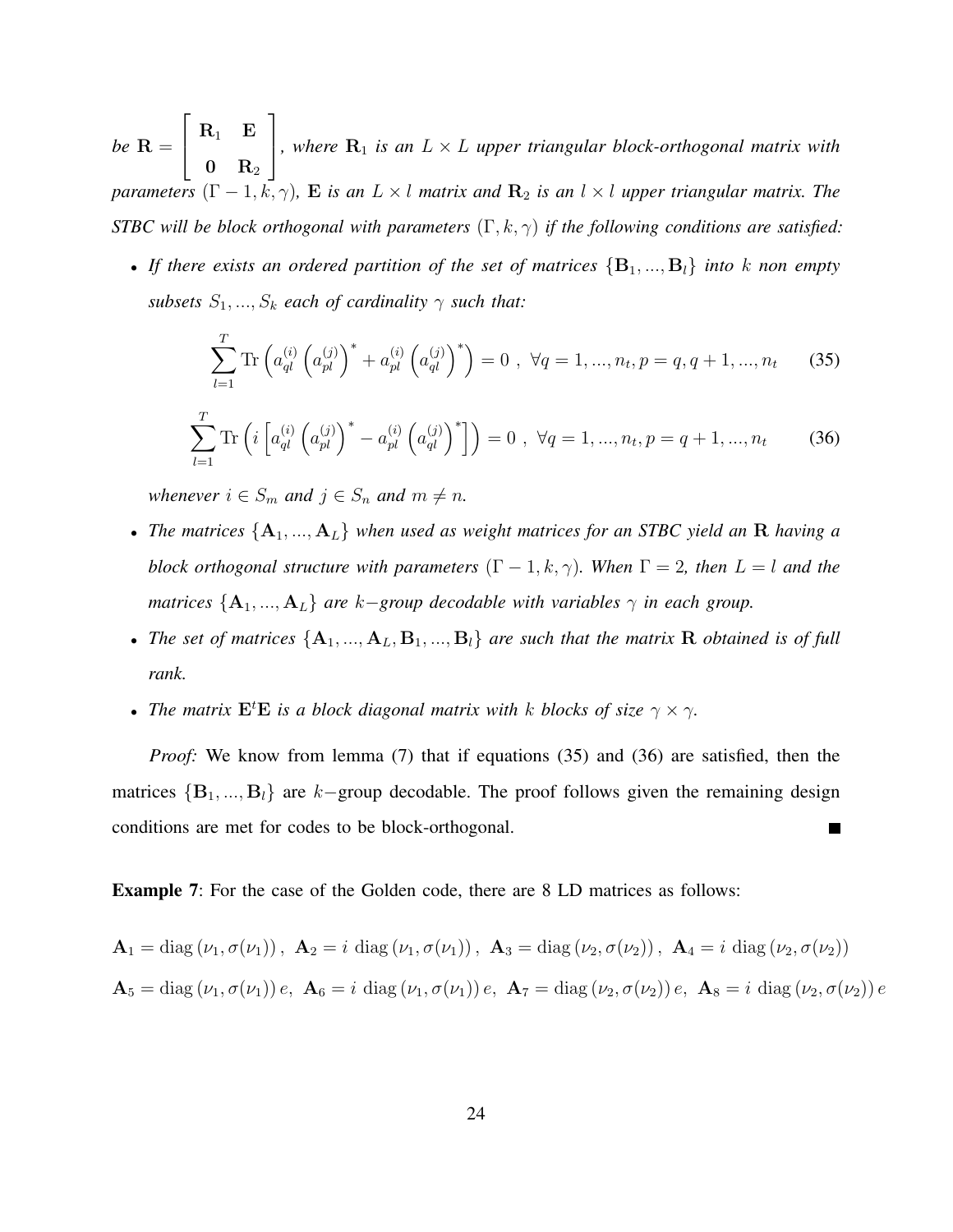where  $\gamma = i$  and  $e =$  $\sqrt{ }$  $\overline{1}$ 0 1  $\gamma$  0 1 . Now, using our criteria in theorem (5), we can exactly determine the zero entries in the matrix  $\overline{R}$ . Using the conditions in equation (34), we have the following:

$$
\{\mathbf{A}_1, \mathbf{A}_2\} : l = 1 : \text{Tr}\left(i\left[\nu_1(0)^* - 0(i\nu_1)^*\right]\right) = 0
$$

$$
l = 2 : \text{Tr}\left(i\left[0(i\sigma(\nu_1))^* - \sigma(\nu_1)(0)^*\right]\right) = 0
$$

$$
\{\mathbf{A}_1, \mathbf{A}_4\} : l = 1 : \text{Tr}\left(i\left[\nu_1(0)^* - 0(i\nu_2)^*\right]\right) = 0
$$

$$
l = 2 : \text{Tr}\left(i\left[0(i\sigma(\nu_2))^* - \sigma(\nu_1)(0)^*\right]\right) = 0
$$

$$
\{\mathbf{A}_2, \mathbf{A}_3\} : l = 1 : \text{Tr}\left(i\left[i\nu_1(0)^* - 0(\nu_2)^*\right]\right) = 0
$$

$$
l = 2 : \text{Tr}\left(i\left[0(\sigma(\nu_2))^* - i\sigma(\nu_1)(0)^*\right]\right) = 0
$$

$$
\{\mathbf{A}_3, \mathbf{A}_4\} : l = 1 : \text{Tr}\left(i\left[\nu_2(0)^* - 0(i\nu_2)^*\right]\right) = 0
$$

$$
l = 2 : \text{Tr}\left(i\left[0(i\sigma(\nu_2))^* - \sigma(\nu_2)(i\sigma(\nu_2))^*\right]\right) = 0
$$

$$
\{\mathbf{A}_5, \mathbf{A}_6\} : l = 1 : \text{Tr}\left(i\left[0(i\gamma\sigma(\nu_1))^* - \gamma\sigma(\nu_1)(0)^*\right]\right) = 0
$$

$$
l = 2 : \text{Tr}\left(i\left[\nu_1(0)^* - 0(i\nu_1)^*\right]\right) = 0
$$

$$
\{\mathbf{A}_5, \mathbf{A}_8\} : l = 1 : \text{Tr}\left(i\left[0(i\gamma\sigma(\nu_2))^* - \gamma\sigma(\nu_1)(0)^*\right]\right) = 0
$$

$$
l = 2 : \text{Tr}\left(i\left[\nu_1(0)^* - 0(i\nu_2)^*\right]\right) = 0
$$

$$
\{\mathbf{A}_6, \mathbf{A}_7\} : l = 1 : \text{Tr}\left(i\left[0(\gamma\sigma(\nu_2))^* - i\gamma\sigma(\nu_1)(0)^*\right]\right) = 0
$$

$$
l = 2 : \text{Tr}\left(i\left[i\nu_1(0)^* - 0(\nu_2)^*\right]\right) = 0
$$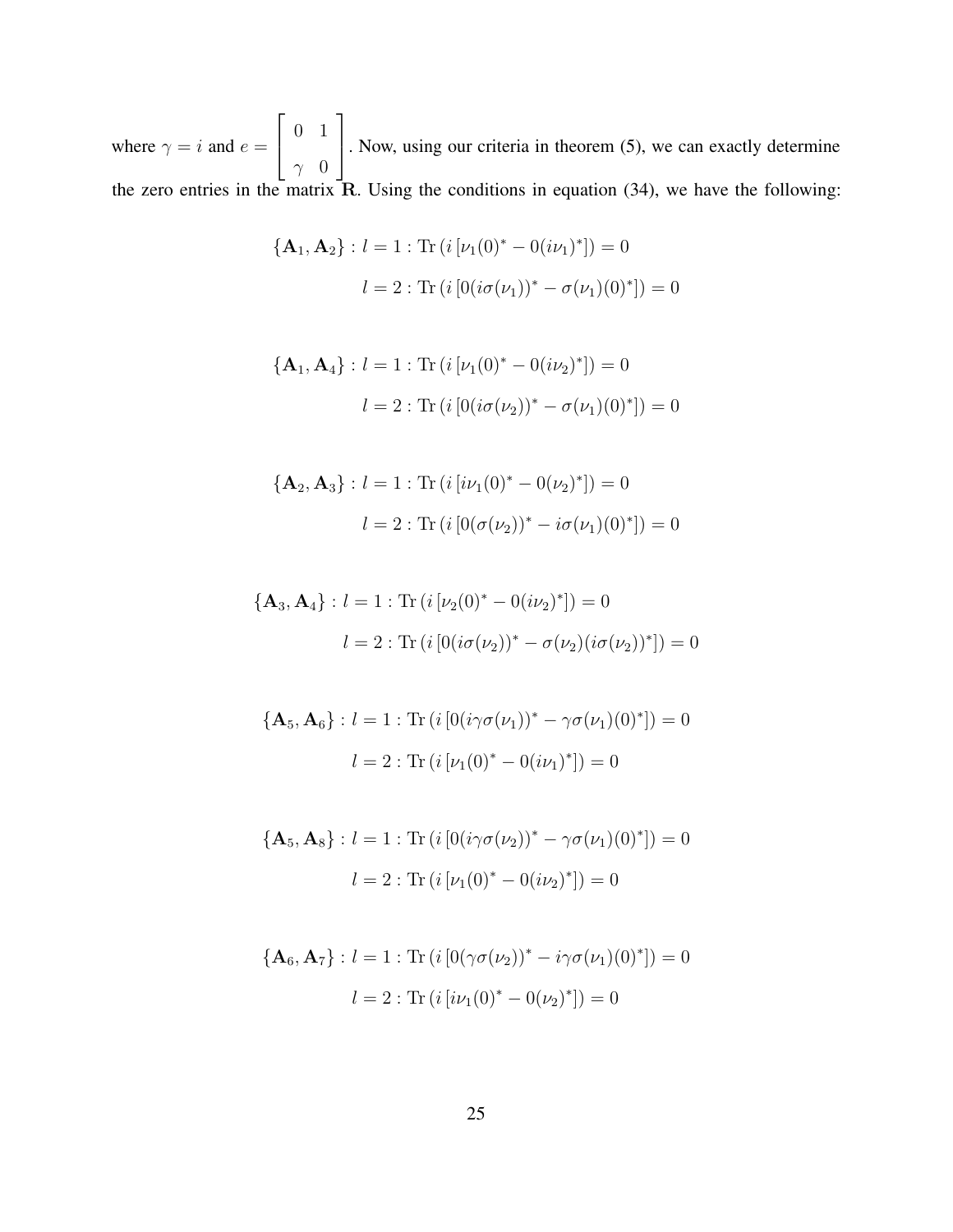$$
\{\mathbf{A}_7, \mathbf{A}_8\} : l = 1 : \text{Tr}\left(i\left[0(i\gamma\sigma(\nu_2))^* - \gamma\sigma(\nu_2)(0)^*\right]\right) = 0
$$

$$
l = 2 : \text{Tr}\left(i\left[\nu_2(0)^* - 0(i\nu_2)^*\right]\right) = 0
$$

Again for the weight matrices of the Golden code example, it is enough to check that the individual trace forms are equal to zero [40] to have the sum over all columns equals 0 to meet the conditions of equation (34). Given the satisfied properties, we obtain the form of the matrix R depicted in figure 3.

## V. CONCLUSION

This work is dedicated to the design of STBCs in MIMO systems that admit low-complexity ML decoding using sequential decoding, for example thourgh the Sphere Decoder. We proposed novel sufficient design criteria for weight matrices defining the code for an arbitrary number of antenna and any coding rate. Our conditions explain the suboptimality of the existing approaches and show that the structure of the R matrix of the QR decomposition of the equivalent channel matrix depends only on the weight matrices and their ordering and not on the channel matrix or the number of antennas. Using the derived design criteria, we aim in future works to construct classes of STBCs offering low-complexity ML decoding.

## APPENDIX A

# APPENDIX: PROPERTIES OF MATRIX M

We show in this appendix the properties of the matrix  $M = \dot{H}^t \dot{H}$ . Given the complex-to-real transformation (.), column vectors of the matrix  $\tilde{H}$  are given for all  $i = 1, ..., n_t$  by the following:

$$
\mathbf{h}_{2i-1} = \left[\tilde{h}_{1,2i-1}, \tilde{h}_{2,2i-1}, \dots, \tilde{h}_{n_r,2i-1}\right]^t = \left[\Re(h_{1,2i-1}), \Im(h_{1,2i-1}), \dots, \Re(h_{n_r,2i-1}), \Im(h_{n_r,2i-1})\right]^t
$$
\n(37)

$$
\mathbf{h}_{2i} = \left[\bar{\bar{h}}_{1,2i-1}, \bar{\bar{h}}_{2,2i-1}, ..., \bar{\bar{h}}_{n_r,2i-1}\right]^t = \left[-\Im(h_{1,2i-1}), \Re(h_{1,2i-1}), ..., -\Im(h_{n_r,2i-1}), \Re(h_{n_r,2i-1})\right]^t
$$
\n(38)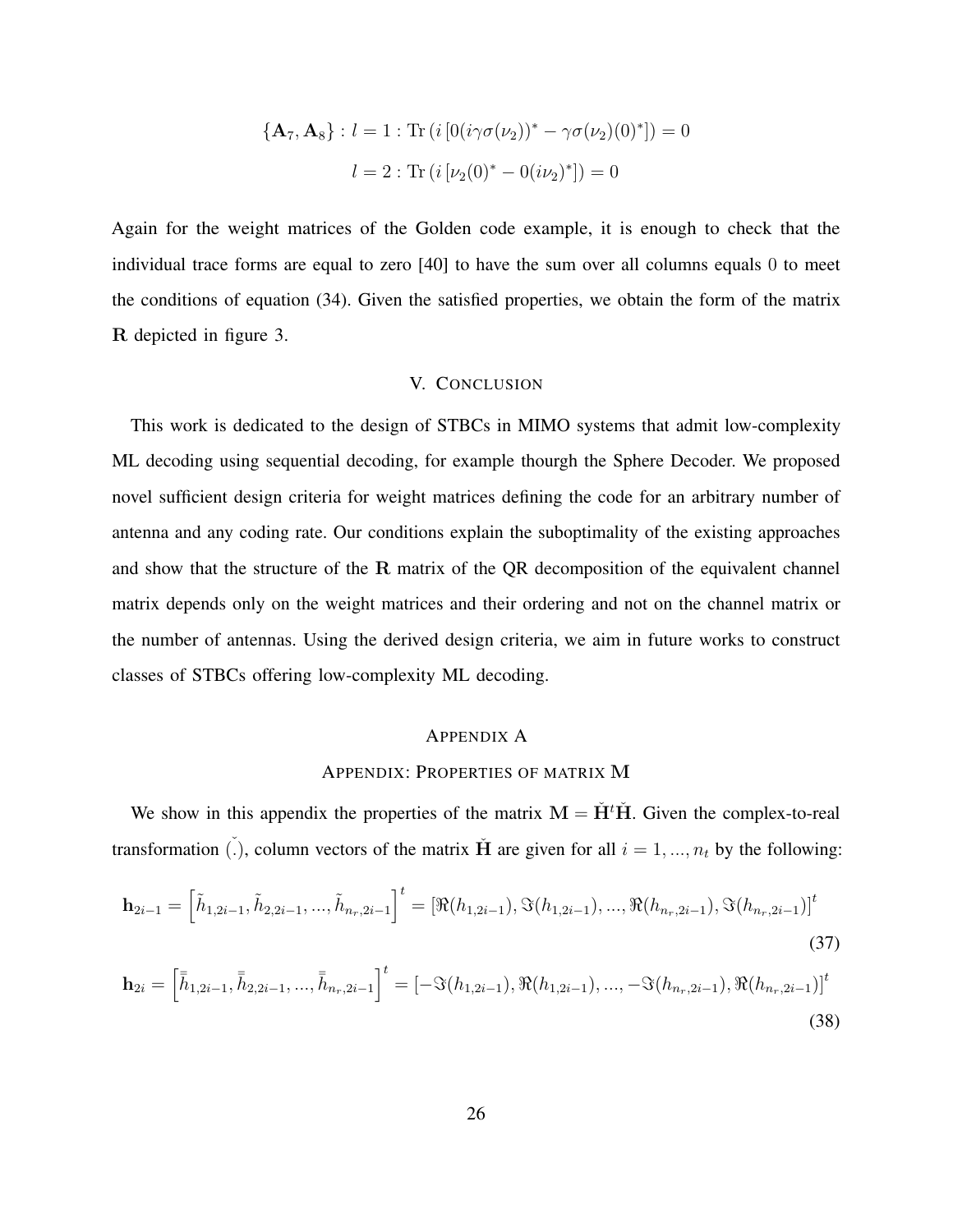Consequently we obtain:

$$
M_{2i,2j} = \langle \mathbf{h}_{2i}, \mathbf{h}_{2j} \rangle = \sum_{n=1}^{n_r} \bar{\bar{h}}_{n,2i-1} \bar{\bar{h}}_{1,2j-1} = \sum_{n=1}^{n_r} \tilde{h}_{n,2i-1} \tilde{h}_{n,2j-1} = \frac{1}{2} \sum_{n=1}^{n_r} \text{Tr} \left( h_{n,2i-1} h_{n,2j-1}^* \right), i, j = 1, ..., n_t
$$
\n(39)

$$
M_{2i-1,2j-1} = \langle \mathbf{h}_{2i-1}, \mathbf{h}_{2j-1} \rangle = \sum_{n=1}^{n_r} \tilde{h}_{n,2i-1} \tilde{h}_{1,2j-1} = \frac{1}{2} \sum_{n=1}^{n_r} \text{Tr} \left( h_{n,2i-1} h_{n,2j-1}^* \right), i, j = 1, ..., n_t
$$
\n(40)

$$
M_{2i-1,2j} = \langle \mathbf{h}_{2i-1}, \mathbf{h}_{2j} \rangle = \sum_{n=1}^{n_r} \tilde{h}_{n,2i-1} \overline{\overline{h}}_{n,2j-1} = \frac{1}{2} \sum_{n=1}^{n_r} \text{Tr} \left( i h_{n,2i-1} h_{n,2j-1}^* \right), i, j = 1, ..., n_t, j > i
$$
\n(41)

$$
M_{2i,2j-1} = \langle \mathbf{h}_{2i}, \mathbf{h}_{2j-1} \rangle = \sum_{n=1}^{n_r} \bar{h}_{n,2i-1} \tilde{h}_{n,2j-1} = \frac{1}{2} \sum_{n=1}^{n_r} \text{Tr} \left( i^* h_{n,2i-1} h_{n,2j-1}^* \right), i, j = 1, ..., n_t, j > i
$$
\n(42)

It follows that:

$$
M_{2i-1,2i-1} = M_{2i,2i} \, , \, \forall i = 1,...,n_t \tag{43}
$$

$$
M_{2i-1,2i} = 0 \, , \, \forall i = 1, ..., n_t \tag{44}
$$

$$
M_{2i-1,2j-1} = M_{2i,2j} , \ \forall 1 \le i, j \le n_t, j > i
$$
\n(45)

$$
M_{2i,2j-1} = -M_{2i-1,2j} \, , \, \forall 1 \le i, j \le n_t, j > i \tag{46}
$$

#### **REFERENCES**

- [1] E. Viterbo and J. Boutros. A universal lattice code decoder for fading channels. *IEEE Transactions on Information Theory*, 45(5):1639–1642, July 1999.
- [2] S. Alamouti. A simple transmit diversity technique for wireless communications. *IEEE Journal on Selected Areas in Communications*, 16(8):1451–1458, October 1998.
- [3] V. Tarokh, H. Jafarkhani, and A.R. Calderbank. Space-time block codes from orthogonal designs. *IEEE Transactions on Information Theory*, 45(5):1456–1467, July 1999.
- [4] O. Tirkkonen and A. Hottinen. Square-matrix embeddable space-time block codes for complex signal constellations. *IEEE Transactions on Information Theory*, 48(2):384–395, February 2002.
- [5] Hamid Jafarkhani. A quasi-orthogonal space-time block code. *IEEE Transactions on Communications,*, 49(1):1–4, January 2001.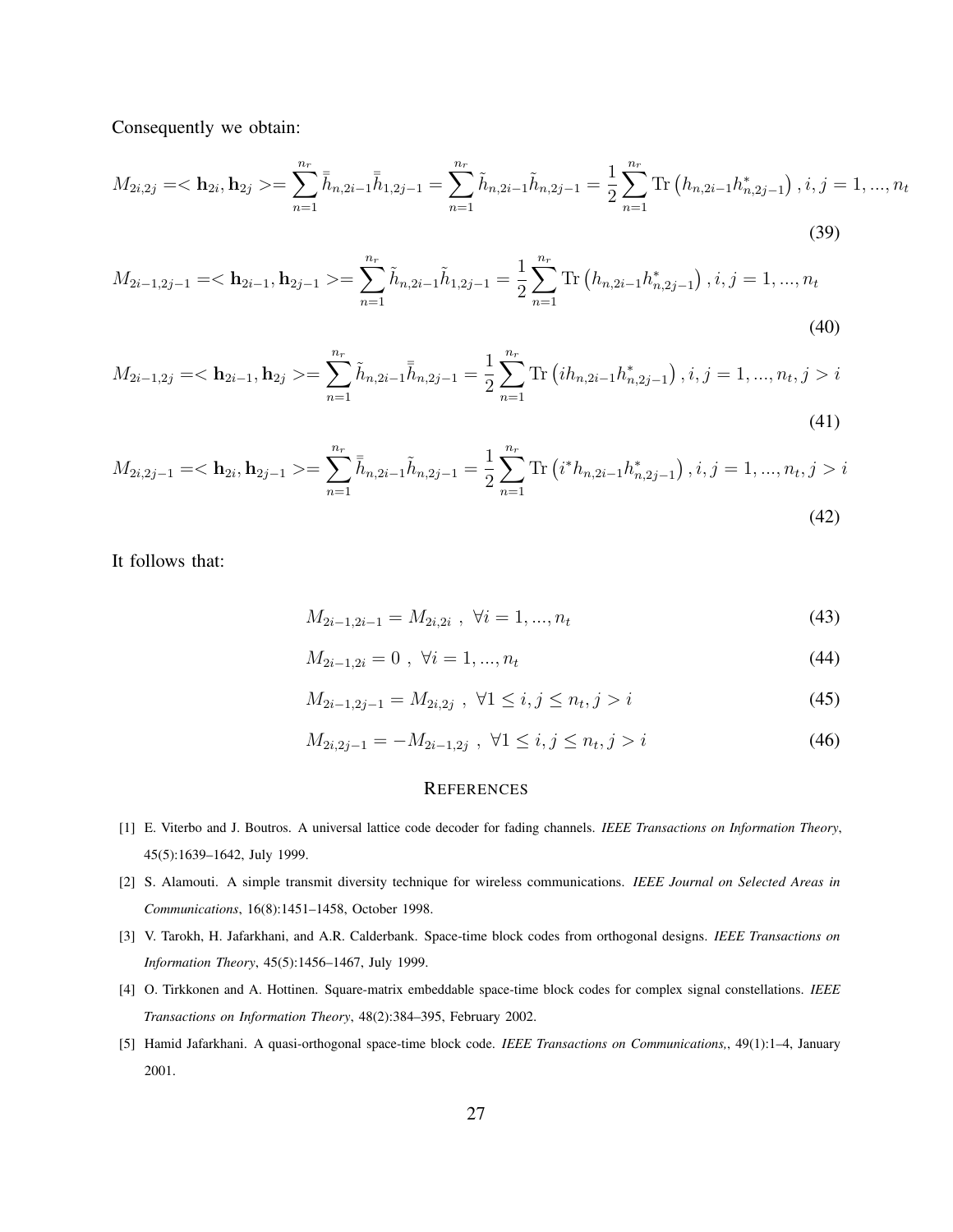- [6] N. Sharma and C.B. Papadias. Improved quasi-orthogonal codes through constellation rotation. *IEEE Transactions on Communications*, 51(3):332–335, March 2003.
- [7] W. Su and Xiang-Gen Xia. Signal constellations for quasi-orthogonal space-time block codes with full diversity. *IEEE Transactions on Information Theory*, 50(10):2331–2347, October 2004.
- [8] C. Yuen, Y.L. Guan, and T. T. Tjhung. Quasi-orthogonal stbc with minimum decoding complexity. *IEEE Transactions on Wireless Communications*, 4(5):2089–2094, September 2005.
- [9] H. Wang, D. Wang, and X.-Gen. Xia. On optimal quasi-orthogonal space-time block codes with minimum decoding complexity. In *Proceedings of International Symposium on Information Theory*, pages 1168–1172, September 2005.
- [10] M.Z.A. Khan and B.S. Rajan. Single-symbol maximum likelihood decodable linear stbcs. *IEEE Transactions on Information Theory*, 52(5):2062–2091, May 2006.
- [11] D. N. Dao, C. Yuen, C. Tellambura, Y. L. Guan, and T.T. Tjhung. Four-group decodable space-time block codes. *IEEE Transactions on Signal Processing*, 56(1):424–430, January 2008.
- [12] T. P. Ren, Y. L. Guan, C. Yuen, E. Gunawan, and E. Y. Zhang. Group-decodable space-time block codes with code rate > 1. *IEEE Transactions on Communications*, 59(4):987–997, April 2011.
- [13] S. Karmakar and B.S. Rajan. High-rate, multisymbol-decodable stbcs from clifford algebras. *IEEE Transactions on Information Theory*, 55(6):2682–2695, June 2009.
- [14] S. Karmakar and B.S. Rajan. Multigroup decodable stbcs from clifford algebras. *IEEE Transactions on Information Theory*, 55(1):223–231, January 2009.
- [15] G.S. Rajan and B.S. Rajan. Multigroup ml decodable collocated and distributed space-time block codes. *IEEE Transactions on Information Theory*, 56(7):3221–3247, July 2010.
- [16] E. Biglieri, Y. Hong, and E. Viterbo. On fast-decodable space-time block codes. In *IEEE International Zurich Seminar on Communications*, pages 116–119, March 2008.
- [17] K.P. Srinath and B.S. Rajan. Low ml-decoding complexity, large coding gain, full-rate, full-diversity stbcs for  $2 \times 2$  and 4 × 2 mimo systems. *Selected Topics in Signal Processing, IEEE Journal of*, 3(6):916–927, December 2009.
- [18] J.M. Paredes, A.B. Gershman, and M. Gharavi-Alkhansari. A new full-rate full-diversity space-time block code with nonvanishing determinants and simplified maximum-likelihood decoding. *Signal Processing, IEEE Transactions on*, 56(6):2461–2469, June 2008.
- [19] M.O. Sinnokrot and J.R. Barry. Fast maximum-likelihood decoding of the golden code. *IEEE Transactions on Wireless Communications*, 9(1):26–31, January 2010.
- [20] F. Oggier, R. Vehkalahti, and C. Hollanti. Fast-decodable mido codes from crossed product algebras. In *Proceedings of IEEE International Symposium on Information Theory*, pages 1080–1084, June 2010.
- [21] R. Vehkalahti, C. Hollanti, and J. Lahtonen. A family of cyclic division algebra based fast-decodable 4x2 space-time block codes. In *International Symposium on Information Theory and its Applications*, pages 42–47, October 2010.
- [22] L. Luzzi and F. Oggier. A family of fast-decodable mido codes from crossed-product algebras over Q. In *IEEE International Symposium on Information Theory Proceedings*, pages 2030–2034, July 2011.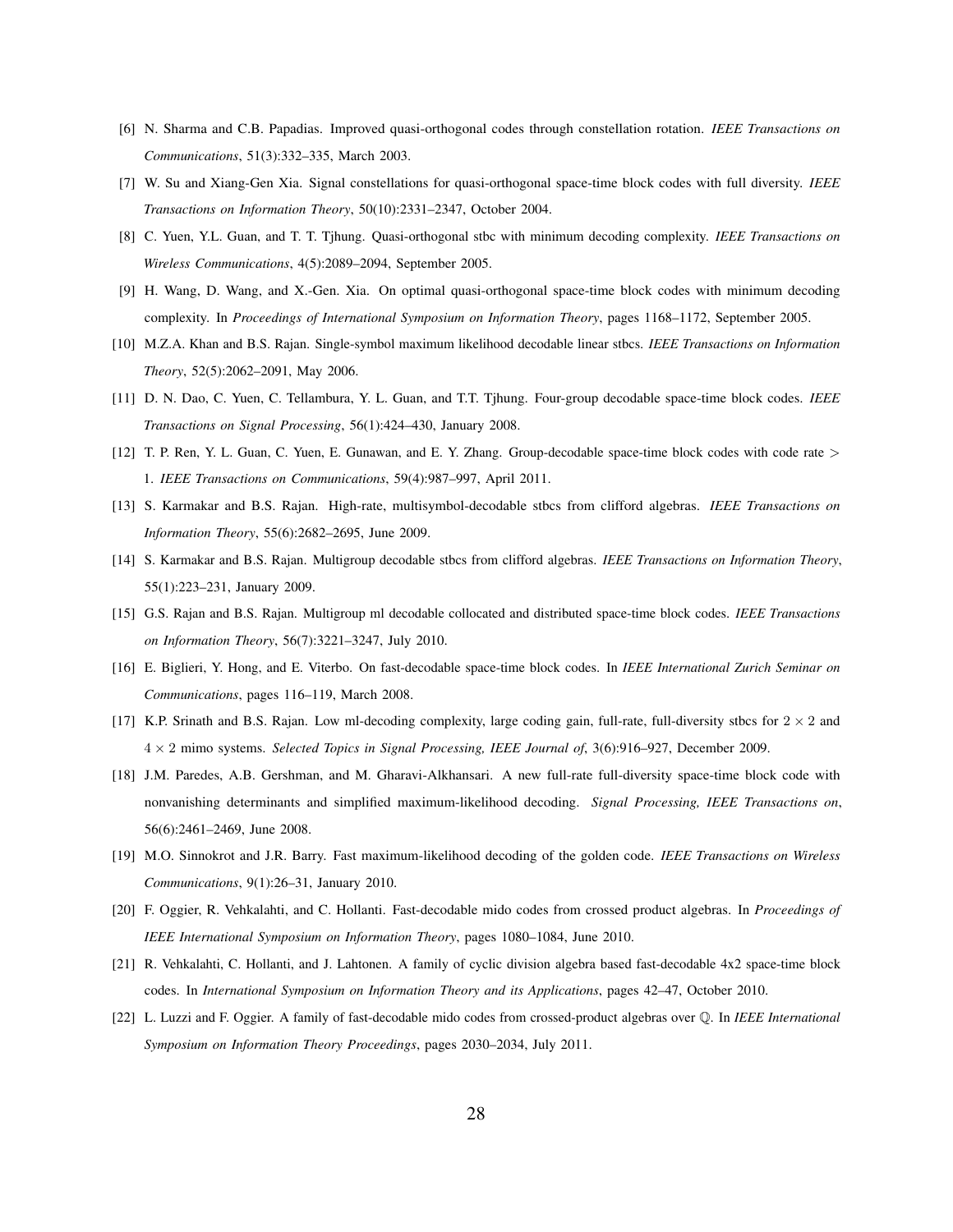- [23] T. P. Ren, Y. L. Guan, C. Yuen, Y. Zhou, and E. Y. Zhang. Optimization of fast-decodable full-rate stbc with non-vanishing determinants. *IEEE Transactions on Communications*, 59(8):2063–2069, August 2011.
- [24] R. Vehkalahti, C. Hollanti, and F. Oggier. Fast-decodable asymmetric space-time codes from division algebras. *IEEE Transactions on Information Theory*, 58(4):2362–2385, April 2012.
- [25] N. Markin and F. Oggier. Iterated space-time code constructions from cyclic algebras. *IEEE Transactions on Information Theory*, 59(9):5966–5979, September 2013.
- [26] T. P. Ren, Y. L. Guan, C. Yuen, and R. J. Shen. Fast-group-decodable space-time block code. In *Proceedings of IEEE Information Theory Workshop*, pages 1–5, January 2010.
- [27] T. P. Ren, Y. L. Guan, C. Yuen, and E. Y. Zhang. Block-orthogonal space-time code structure and its impact on qrdm decoding complexity reduction. *IEEE Journal of Selected Topics in Signal Processing*, 5(8):1438–1450, December 2011.
- [28] G. R. Jithamithra and B. Sundar Rajan. A quadratic form approach to ml decoding complexity of stbcs. *CoRR*, abs/1004.2844, 2010.
- [29] G.R. Jithamithra and B.S. Rajan. Minimizing the complexity of fast sphere decoding of stbcs. In *IEEE International Symposium on Information Theory Proceedings*, pages 1846–1850, July 2011.
- [30] G.R. Jithamithra and B.S. Rajan. Minimizing the complexity of fast sphere decoding of stbcs. *IEEE Transactions on Wireless Communications*, 12(12):6142–6153, December 2013.
- [31] J. Radon. Lineare scharen orthogonaler matrizen. *in Abhandlungen aus dem Mathematischen Seminar der Hamburgishen Universitat¨* , 14:1–14, 1922.
- [32] O. Tirkkonen, A. Boariu, and A. Hottinen. Minimal non-orthogonality rate 1 space-time block code for 3+ tx antennas. In *IEEE Sixth International Symposium on Spread Spectrum Techniques and Applications*, volume 2, pages 429–432 vol.2, 2000.
- [33] C. Hollanti, J. Lahtonen, K. Ranto, R. Vehkalahti, and E. Viterbo. On the algebraic structure of the silver code: A 2x2 perfect space-time block code. In *Proceedings of IEEE Information Theory Workshop*, pages 91–94, May 2008.
- [34] B.A. Sethuraman, B.S. Rajan, and V. Shashidhar. Full-diversity, high-rate space-time block codes from division algebras. *IEEE Transactions on Information Theory*, 49(10):2596–2616, October 2003.
- [35] V. Shashidhar, B.S. Rajan, and B.A. Sethuraman. Information-lossless space-time block codes from crossed-product algebras. *IEEE Transactions on Information Theory*, 52(9):3913–3935, September 2006.
- [36] G.R. Jithamithra and B.Sundar Rajan. Construction of block orthogonal stbcs and reducing their sphere decoding complexity. In *Wireless Communications and Networking Conference*, pages 2649–2654, April 2013.
- [37] G.R. Jithamithra and B.S. Rajan. Construction of block orthogonal stbcs and reducing their sphere decoding complexity. *IEEE Transactions on Wireless Communications*, 13(5):2906–2919, May 2014.
- [38] J.-C. Belfiore, G. Rekaya, and E. Viterbo. The golden code: a 2x2 full-rate space-time code with non-vanishing determinants. *IEEE Transactions on Information Theory*, pages 1432–1436, 2005.
- [39] T. Unger and N. Markin. Quadratic forms and space-time block codes from generalized quaternion and biquaternion algebras. *IEEE Transactions on Information Theory*, 57(9):6148–6156, September 2011.